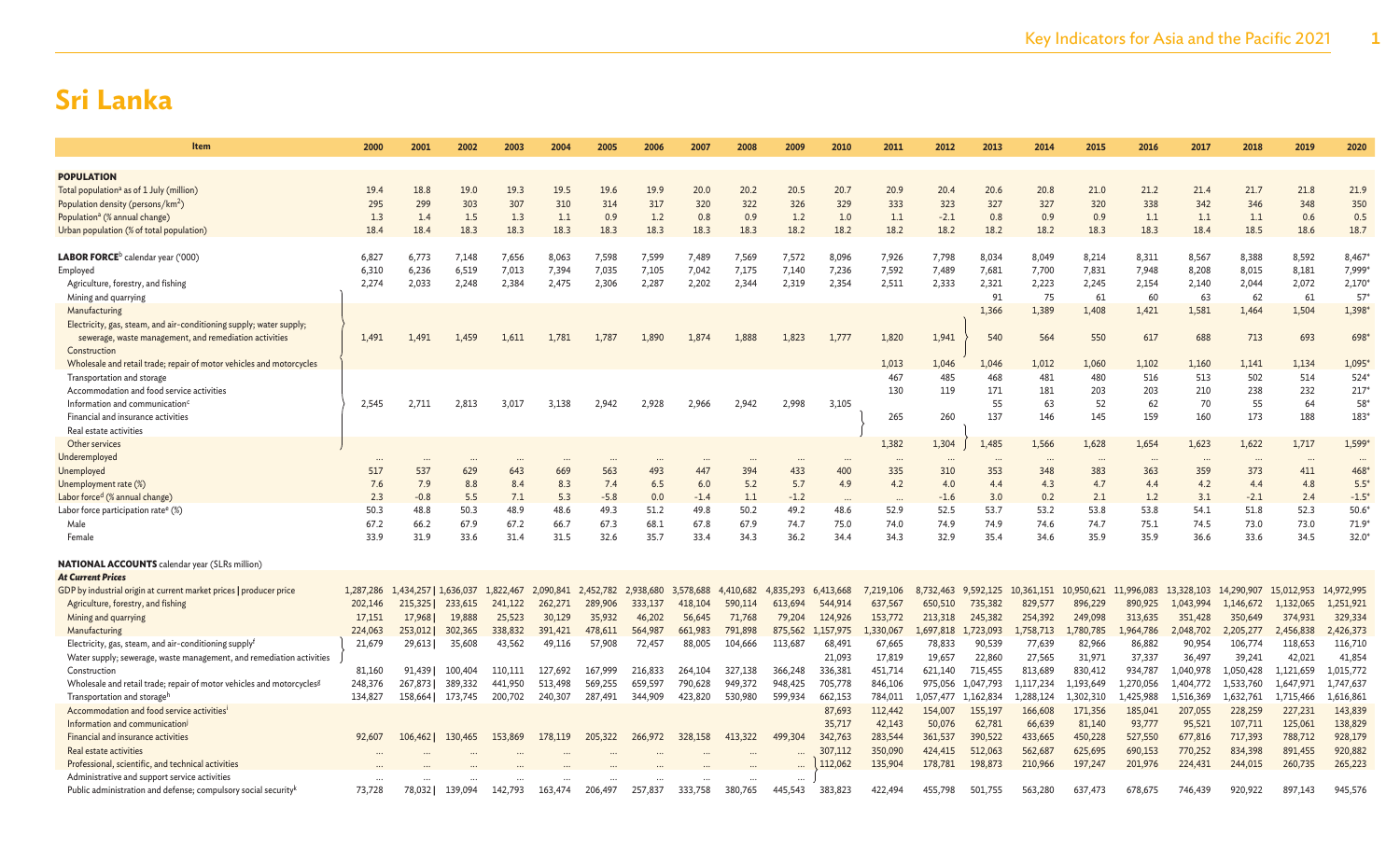| Item                                                                                          | 2000         | 2001                  | 2002         | 2003         | 2004         | 2005                          | 2006         | 2007                          | 2008         | 2009         | 2010                | 2011        | 2012                | 2013        | 2014         | 2015        | 2016         | 2017                 | 2018                  | 2019                 | 2020         |
|-----------------------------------------------------------------------------------------------|--------------|-----------------------|--------------|--------------|--------------|-------------------------------|--------------|-------------------------------|--------------|--------------|---------------------|-------------|---------------------|-------------|--------------|-------------|--------------|----------------------|-----------------------|----------------------|--------------|
|                                                                                               |              |                       |              |              |              |                               |              |                               |              |              |                     |             |                     |             |              |             |              |                      |                       |                      |              |
| Education                                                                                     |              |                       |              |              |              |                               |              |                               |              |              | 138,553             | 148,184     | 171,532             | 189,298     | 212,148      | 250,174     | 256,889      | 266,324              | 281,628               | 336,126              | 371,356      |
| Human health and social work activities                                                       |              |                       |              |              |              |                               |              |                               |              |              | 136,574             | 169,441     | 191,255             | 198,796     | 210,304      | 257,206     | 266,177      | 276,142              | 306,853               | 358,947              | 413,482      |
| Arts, entertainment, and recreation                                                           |              |                       |              |              |              |                               |              |                               |              |              |                     |             |                     |             |              |             |              |                      |                       |                      |              |
| Other service activities                                                                      | 54,381       | 62,394                | 111,522      | 124,003      | 134,814      | 153,863                       | 175,749      | 213,483                       | 250,660      | 293,692      | 592,095             | 686,140     | 838,358             | 986,633     | 1,063,962    | 1,116,902   | 1,174,954    | 1,292,025            | 1,383,391             | 1,474,390            | 1,441,873    |
| Activities of households as employers; undifferentiated goods- and                            |              |                       |              |              |              |                               |              |                               |              |              |                     |             |                     |             |              |             |              |                      |                       |                      |              |
| services-producing activities of households for own use                                       |              |                       |              |              |              |                               |              |                               |              |              |                     |             |                     |             |              |             |              |                      |                       |                      |              |
| Activities of extraterritorial organizations and bodies                                       |              |                       |              |              |              |                               |              |                               |              |              |                     |             |                     |             |              |             |              |                      |                       |                      |              |
| Gross value added at basic prices                                                             | 1.150.118    | 1.280.782             | 1.636.037    | .822.467     | 2.090.841    | 2,452,784                     | 2.938.680    | 3.578.688                     | 4,410,682    | 4.835.293    | 5.758.104           | 6.639.104   | 8.139.568           | 8.939.254   | 9.657.194    | 10.154.839  | 10,999,589   | 12.089.702           | 13.090.131            | 13.969.403           | 14,115,701   |
| Taxes and duties on imports                                                                   | 137,168      | 153,475               |              |              |              | $-2$                          |              |                               |              |              | $\cdots$            | $\ddotsc$   |                     | $\cdots$    | $\cdots$     |             | $\cdots$     |                      |                       |                      |              |
| Taxes on products                                                                             |              |                       |              |              |              |                               |              |                               |              |              | 687,833             | 618,848     | 639,903             | 687,833     | 750,801      | 906,990     | 1,160,105    | 1,354,211            | 1,360,114             | 1,247,468            | 1,035,580    |
| Subsidies on products                                                                         |              |                       |              |              |              |                               |              |                               |              |              | 32,269              | 38,846      | 47,008              | 34,962      | 46,844       | 111,209     | 163,610      | 115,810              | 159,338               | 203,917              | 178,286      |
| Net factor income from abroad                                                                 | $-23,009$    | $-23.841$             | $-24.043$    | $-16,535$    | $-20,732$    | $-30.049$                     | $-40,424$    | $-39.054$                     | $-105,032$   | $-55,795$    | $-69,775$           | $-72,041$   | $-154,889$          | $-226,087$  | $-236,073$   | $-274,741$  | $-319,652$   | $-352,856$           | $-389,601$            | $-432,249$           | $-405,184$   |
| <b>GNI</b>                                                                                    | 1,264,277    | 1,410,416   1,611,994 |              | 1.805.933    | 2.070.109    | 2.422.733                     | 2,898,256    | 3.539.634                     | 4,305,651    | 4,779,497    | 6,343,892           | 7,147,065   | 8,577,574           | 9,366,039   | 10,125,078   | 10,675,880  | 11,676,431   | 12,975,247           | 13,901,306            | 14,580,704           | 14,567,811   |
| <b>Structure of Output</b> (% of GDP at current basic prices)                                 |              |                       |              |              |              |                               |              |                               |              |              |                     |             |                     |             |              |             |              |                      |                       |                      |              |
| Agriculture                                                                                   | 17.6         | 16.8                  | 14.3         | 13.2         | 12.5         | 11.8                          | 11.3         | 11.7                          | 13.4         | 12.7         | 9.5                 | 9.6         | 8.0                 | 8.2         | 8.6          | 8.8         | 8.1          | 8.6                  | 8.8                   | 8.1                  | 8.9          |
| Industry                                                                                      | 29.9         | 30.6                  | 28.0         | 28.4         | 28.6         | 30.2                          | 30.6         | 29.9                          | 29.4         | 29.7         | 29.7                | 30.4        | 32.3                | 31.3        | 30.4         | 29.3        | 30.3         | 29.5                 | 28.7                  | 29.5                 | 27.8         |
| Services                                                                                      | 52.5         | 52.6                  | 57.7         | 58.3         | 58.8         | 58.0                          | 58.0         | 58.4                          | 57.2         | 57.6         | 60.9                | 60.0        | 59.7                | 60.5        | 61.0         | 61.9        | 61.6         | 61.8                 | 62.6                  | 62.4                 | 63.3         |
|                                                                                               |              |                       |              |              |              |                               |              |                               |              |              |                     |             |                     |             |              |             |              |                      |                       |                      |              |
| Expenditure on GDP at current market prices                                                   |              | 1,287,285 1,434,257   | 1,636,037    | 1,822,468    | 2,090,841    | 2,452,782                     | 2,938,680    | 3,578,688                     | 4,410,682    | 4,835,293    | 6,413,668           | 7,219,106   | 8,732,463           | 9,592,125   | 10,361,151   | 10,950,621  | 11,996,083   | 13,328,103           | 14,290,907            | 15,012,953           | 14,972,995   |
| Final consumption expenditure                                                                 | 1,089,384    | 1,197,881             | 1,374,112    | 1,531,033    | 1,747,261    | 2,013,802                     |              | 2,439,816 2,949,712 3,799,084 |              | 3,967,770    | 4,932,545           | 5,762,797   | 6,357,545           | 7,229,353   | 7,850,006    | 8,360,930   |              | 9,529,202 10,079,907 | 11,086,732 11,902,168 |                      | 12,146,234   |
| Household final consumption                                                                   | 912,528      | 1,009,528 1,166,027   |              |              |              | 1,309,411 1,483,192 1,692,765 | 1,988,378    | 2,403,167                     | 3,085,296    |              | 3,116,221 4,390,215 | 5,144,879   | 5,691,714 6,483,669 |             | 6,981,947    | 7,376,176   | 8,514,456    | 8,942,501            |                       | 9,776,077 10,485,180 | 10,589,745   |
| NPISHs final consumption                                                                      |              |                       |              |              |              |                               |              |                               |              |              |                     |             |                     |             |              |             |              |                      |                       |                      |              |
| General government final consumption                                                          | 176,856      | 188,353               | 208,085      | 221,622      | 264,069      | 321,037                       | 451,438      | 546,545                       | 713,788      | 851,549      | 542,330             | 617,918     | 665,831             | 745,684     | 868,059      | 984,755     | 1.014.746    | 1,137,406            | 1,310,655             | 1,416,989            | 1,556,489    |
| Gross capital formation                                                                       | 327,086      | 318,208               | 360,406      | 394,092      | 517,077      | 641,068                       | 803,974      | 977,193                       | 1,195,260    | 1,174,647    | 1,946,707           | 2,408,573   | 3,410,510           | 3,189,325   | 3,347,638    | 3,414,556   | 3,341,171    | 4,210,997            | 4,266,053             | 4,030,195            | 3,778,482    |
| Gross fixed capital formation                                                                 | 318,748      | 297.938               | 328,406      | 365,194      | 473.323      | 573.263                       | 730,910      | 884.688                       | 1,115,310    | 1.147.440    | 1.522.847           | 1,896,225   | 2,533,056           | 2,809,789   | 2,874,377    | 2,814,288   | 3,210,061    | 3,516,741            | 3,763,859             | 4,070,434            | 3.809.794    |
| Public                                                                                        |              |                       |              |              |              |                               |              |                               |              |              |                     |             |                     |             |              |             |              |                      |                       |                      |              |
| Private                                                                                       |              |                       |              |              |              |                               |              |                               |              |              |                     |             |                     |             |              |             |              |                      |                       |                      |              |
| Changes in inventories                                                                        | 8,338        | 20,270                | 32,000       | 28,898       | 43,754       | 67,805                        | 73,064       | 92,505                        | 79.950       | 27,207       | 377,651             | 369,934     | 800,232             | 305,057     | 428,615      | 563,196     | 43,722       | 559,619              | 392,576               | $-90,622$            | $-64,200$    |
| Acquisitions less disposals of valuables                                                      | $\cdots$     |                       |              |              |              |                               |              |                               |              |              | 46,209              | 142,414     | 77,222              | 74,479      | 44,646       | 37,071      | 87,388       | 134,638              | 109,618               | 50,382               | 32,888       |
| Exports of goods and services                                                                 | 492,301      | 551,309               | 571.195      | 631,549      | 738,713      | 793.153                       | 885,381      | 1,041,935                     | 1,095,679    | 1,031,289    | 1,254,021           | 1,508,565   | 1,730,467           | 1.949.158   | 2,185,039    | 2,301,065   | 2,540,049    | 2,909,720            | 3,292,414             | 3,472,337            | 2,483,056    |
| Exports of goods                                                                              |              |                       |              |              |              |                               |              |                               |              |              |                     |             |                     |             |              |             |              |                      |                       |                      |              |
| Exports of services                                                                           |              |                       |              |              |              |                               |              |                               |              |              |                     |             |                     |             |              |             |              |                      |                       |                      |              |
| Less: Imports of goods and services                                                           | 623,570      | 638,209               | 677,676      | 741,430      | 923,149      | 1,012,192                     | 1,208,757    | 1,413,278                     | 1,699,328    |              | 1,345,216 1,719,605 | 2,460,830   | 2,766,060           | 2,775,711   | 3,021,531    | 3,125,931   | 3,414,338    | 3,872,521            | 4,354,292             | 4,391,746            | 3,434,777    |
| Imports of goods                                                                              |              |                       |              |              |              |                               |              |                               |              |              |                     |             |                     |             |              |             |              |                      |                       |                      |              |
| Imports of services                                                                           |              |                       |              |              |              |                               |              |                               |              |              |                     |             |                     |             |              |             |              |                      |                       |                      |              |
| Statistical discrepancy                                                                       | 2,084        | 5,068                 | 8,000        | 7,224        | 10,939       | 16,951                        | 18,266       | 23,127                        | 19,987       | 6,802        |                     |             |                     |             |              |             |              |                      |                       |                      |              |
|                                                                                               |              |                       |              |              |              |                               |              |                               |              |              |                     |             |                     |             |              |             |              |                      |                       |                      |              |
| <b>Structure of Demand</b> (% of GDP at current market prices)<br>Household final consumption |              | 70.4                  | 71.3         | 71.8         | 70.9         | 69.0                          | 67.7         | 67.2                          | 70.0         | 64.4         | 68.5                | 71.3        | 65.2                | 67.6        | 67.4         | 67.4        | 71.0         | 67.1                 | 68.4                  | 69.8                 | 70.7         |
|                                                                                               | 70.9         |                       |              |              |              |                               |              |                               |              |              |                     |             |                     |             |              |             |              |                      |                       |                      |              |
| Government final consumption                                                                  | 13.7<br>25.4 | 13.1<br>22.2          | 12.7<br>22.0 | 12.2<br>21.6 | 12.6<br>24.7 | 13.1<br>26.1                  | 15.4<br>27.4 | 15.3<br>27.3                  | 16.2<br>27.1 | 17.6<br>24.3 | 8.5<br>30.4         | 8.6<br>33.4 | 7.6<br>39.1         | 7.8<br>33.2 | 8.4<br>32.3  | 9.0<br>31.2 | 8.5<br>27.9  | 8.5<br>31.6          | 9.2<br>29.9           | 9.4<br>26.8          | 10.4<br>25.2 |
| Gross capital formation                                                                       | 0.6          | 1.4                   | 2.0          | 1.6          | 2.1          | 2.8                           | 2.5          | 2.6                           | 1.8          | 0.6          | 5.9                 | 5.1         | 9.2                 | 3.2         | 4.1          | 5.1         | 0.4          | 4.2                  | 2.7                   | $-0.6$               | $-0.4$       |
| Changes in inventories                                                                        |              |                       |              |              |              | 32.3                          | 30.1         | 29.1                          |              |              | 19.6                | 20.9        |                     | 20.3        |              | 21.0        |              | 21.8                 |                       |                      |              |
| Exports of goods and services<br>Imports of goods and services                                | 38.2<br>48.4 | 38.4<br>44.5          | 34.9<br>41.4 | 34.7<br>40.7 | 35.3<br>44.2 | 41.3                          | 41.1         | 39.5                          | 24.8<br>38.5 | 21.3<br>27.8 | 26.8                | 34.1        | 19.8<br>31.7        | 28.9        | 21.1<br>29.2 | 28.5        | 21.2<br>28.5 | 29.1                 | 23.0<br>30.5          | 23.1<br>29.3         | 16.6<br>22.9 |
| Statistical discrepancy                                                                       | 0.2          | 0.4                   | 0.5          | 0.4          | 0.5          | 0.7                           | 0.6          | 0.6                           | 0.5          | 0.1          |                     |             |                     |             |              |             |              |                      |                       |                      |              |
|                                                                                               |              |                       |              |              |              |                               |              |                               |              |              |                     |             |                     |             |              |             |              |                      |                       |                      |              |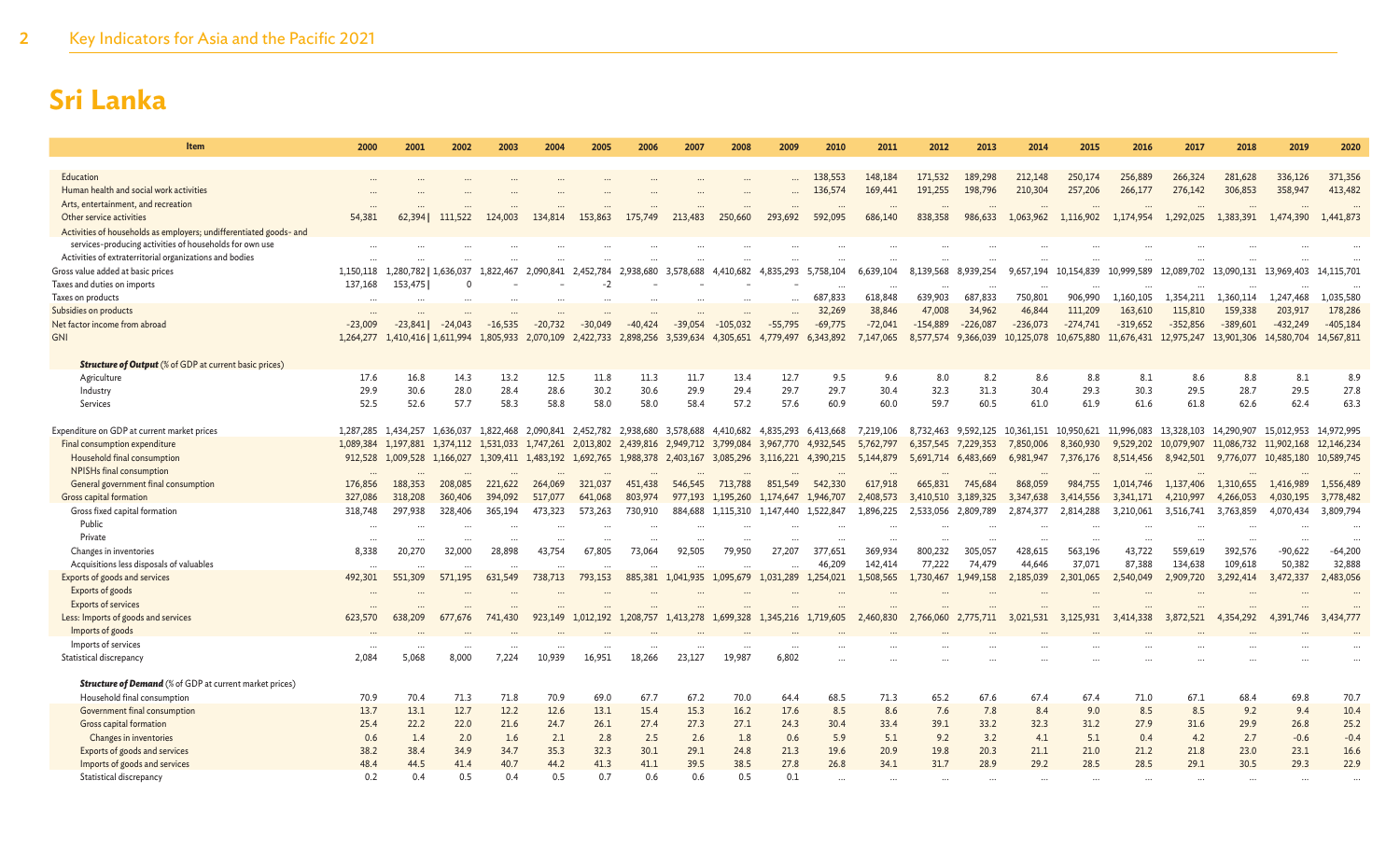| <b>Item</b>                                                                       | 2000              | 2001                  | 2002                | 2003                | 2004              | 2005              | 2006              | 2007                | 2008              | 2009                  | 2010                | 2011                | 2012             | 2013                | 2014               | 2015             | 2016               | 2017              | 2018                 | 2019                 | 2020                |
|-----------------------------------------------------------------------------------|-------------------|-----------------------|---------------------|---------------------|-------------------|-------------------|-------------------|---------------------|-------------------|-----------------------|---------------------|---------------------|------------------|---------------------|--------------------|------------------|--------------------|-------------------|----------------------|----------------------|---------------------|
|                                                                                   |                   |                       |                     |                     |                   |                   |                   |                     |                   |                       |                     |                     |                  |                     |                    |                  |                    |                   |                      |                      |                     |
| <b>At Constant Prices</b>                                                         |                   |                       |                     |                     |                   |                   |                   |                     |                   |                       |                     |                     |                  |                     |                    |                  |                    |                   |                      |                      |                     |
| GDP by industrial origin at 1998 market prices   2002 producer prices             |                   |                       |                     |                     |                   |                   |                   |                     |                   |                       |                     |                     |                  |                     |                    |                  |                    |                   |                      |                      |                     |
| 2010 market prices                                                                | 1,155,552         | 1,140,130   1,636,037 |                     | 1.733.222           | 1,827,597         | 1.941.671         | 2.090.564         | 2,232,656           | 2,365,501         | 2,449,214   6,413,668 |                     | 952,720<br>6        | 7.588.517        | 7.846.202           | 8,235,429          | 8,647,833        | 035,830            | 9.359.147         | 9.665.379            | 9,883,350            | 9,530,606           |
| Agriculture, forestry, and fishing                                                | 191,012           | 183,736               | 233,615             | 237,531             | 237,536           | 241,851           | 257,147           | 265,870             | 285,897           | 295,097               | 544,914             | 569,954             | 592,443          | 611.676             | 639,696            | 669,725          | 644,655            | 642,159           | 679,702              | 686,412              | 669,802             |
| Mining and quarrying                                                              | 12,755            | 12,030                | 19,888              | 23,156              | 24,439            | 28,791            | 35,769            | 42,631              | 48,090            | 52,030                | 124,926             | 148,100             | 184,468          | 198,447             | 201,613            | 191,145          | 217,577            | 237,827           | 225,505              | 231,893              | 202,873             |
| Manufacturing<br>Electricity, gas, steam, and air-conditioning supply             | 204,248<br>20,907 | 197,639<br>20,601     | 302,365<br>35,608   | 314,204<br>38,151   | 330,459<br>40,445 | 350,886<br>46,108 | 370,355<br>52,926 | 394,233<br>55,339   | 413,681<br>56,847 | 58,974                | 427,334   1,157,975 | 1,198,135<br>73,927 | 1,235,988        | 1,263,921<br>76,789 | ,296,100<br>80,298 | .,360,977        | ,402,395<br>92,356 | 460,818<br>94,803 | 1,513,671<br>100,382 | 1,540,969<br>104,437 | ,481,305<br>102,758 |
| Water supply; sewerage, waste management, and remediation activities              |                   |                       |                     |                     |                   |                   |                   |                     |                   |                       | 68,491<br>21,093    | 21,987              | 75,262<br>25,126 | 26,486              | 28,859             | 85,202<br>33,704 | 38,511             | 41,878            | 44,558               | 47,542               | 47,944              |
| Construction                                                                      | 74,658            | 76,399                | 100,404             | 104,136             | 110,259           | 120,196           | 131,248           | 142.996             | 154,173           | 162,790               | 336,381             | 424,798             | 514,757          | 553,438             | 611,842            | 596,697          | 645,994            | 674,097           | 657,070              | 683,371              | 592,963             |
| Wholesale and retail trade; repair of motor vehicles and motorcycles <sup>g</sup> | 219,723           | 210,894               | 389,332             | 420,478             | 451,633           | 480,402           | 514,511           | 546,145             | 571.911           | 570.698               | 705,778             | 788,048             | 848,686          | 859,977             | 884,094            | 933,216          | 957,088            | 993,667           | 1,040,360            | 1,071,847            | .086,937            |
| Transportation and storage <sup>h</sup>                                           | 119,298           | 123,322               | 173,745             | 191,872             | 210,495           | 230,597           | 259,546           | 286,764             | 310,029           | 329,578               | 662,153             | 745,891             | 805,391          | 849,539             | 885,506            | 931,529          | 982,703            | 1,013,857         | 1,034,755            | 1,048,825            | 978,455             |
| Accommodation and food service activities <sup>i</sup>                            |                   |                       |                     |                     |                   |                   |                   |                     |                   |                       | 87,693              | 105,372             | 134,160          | 126,392             | 131,481            | 134,017          | 139,443            | 146,432           | 154,794              | 147,671              | 89,452              |
| Information and communication                                                     |                   |                       |                     |                     |                   |                   |                   |                     |                   |                       | 35,717              | 37,882              | 41,115           | 43,874              | 48,134             | 52,970           | 57,090             | 62,296            | 67,906               | 78,130               | 88,419              |
| Financial and insurance activities                                                | 77,481            | 81,143                | 130,465             | 144,816             | 153,143           | 163,863           | 177,817           | 193,375             | 206,048           | 217,819               | 342,763             | 382,274             | 433,714          | 456,863             | 495,201            | 575,798          | 646,736            | 702,437           | 800,433              | 819,337              | 896,392             |
| Real estate activities                                                            |                   |                       |                     |                     |                   |                   |                   |                     |                   |                       | 307,112             | 328,076             | 369,719          | 417,024             | 444,049            | 489,352          | 520,085            | 544,733           | 566,078              | 579,601              | 572,799             |
| Professional, scientific, and technical activities                                |                   |                       |                     |                     |                   |                   |                   |                     |                   |                       | 112,062             | 127.358             | 155,741          | 161,963             | 166,486            | 154,266          | 152,229            | 158,755           | 165,550              | 169,523              | 164,949             |
| Administrative and support service activities                                     |                   |                       |                     |                     |                   |                   |                   |                     | $\cdots$          | $\cdots$              |                     |                     |                  |                     |                    |                  |                    |                   |                      |                      |                     |
| Public administration and defense; compulsory social security <sup>k</sup>        | 63.701            | 60.974 I              | 139.094             | 140.234             | 146,030           | 153.866           | 161.611           | 171.259             | 181.051           | 191.778               | 383,823             | 367,093             | 385.615          | 382,470             | 402,205            | 430.105          | 452,586            | 430,672           | 428,022              | 437,065              | 443,960             |
| Education                                                                         |                   |                       |                     |                     |                   |                   |                   |                     |                   |                       | 138,553             | 136,172             | 167,107          | 157,477             | 173,751            | 159,875          | 171,830            | 172,701           | 179,524              | 185,116              | 186,712             |
| Human health and social work activities                                           |                   |                       |                     |                     |                   |                   |                   |                     |                   |                       | 136,574             | 155,994             | 173,898          | 146,551             | 147,962            | 160,056          | 162,405            | 174,155           | 179,356              | 182,777              | 190,706             |
| Arts, entertainment, and recreation                                               |                   |                       |                     |                     |                   | $\cdots$          | $\cdots$          | $\cdots$            |                   | $\cdots$              | $\cdots$            | $\cdots$            | $\cdots$         | $\cdots$            | $\cdots$           | $\cdots$         | $\cdots$           |                   |                      | $\cdots$             | $\cdots$            |
| Other service activities                                                          | 50,426            | 52,4831               | 111,522             | 118,646             | 123,159           | 125,112           | 129,633           | 134,044             | 137.774           | 143,116               | 592,095             | 642,995             | 730,316          | 803,514             | 839,633            | 873,534          | 885,421            | 913,729           | 938,547              | 958,592              | 896,688             |
| Activities of households as employers; undifferentiated goods- and                |                   |                       |                     |                     |                   |                   |                   |                     |                   |                       |                     |                     |                  |                     |                    |                  |                    |                   |                      |                      |                     |
| services-producing activities of households for own use                           |                   |                       |                     |                     |                   |                   |                   |                     |                   |                       |                     |                     |                  |                     |                    |                  |                    |                   |                      |                      |                     |
| Activities of extraterritorial organizations and bodies                           |                   |                       |                     |                     |                   |                   |                   |                     |                   |                       |                     |                     |                  |                     |                    |                  |                    |                   |                      |                      |                     |
| Gross value added at basic prices                                                 | 1,034,209         | 1,019,221   1,636,038 |                     | 1.733.224           | .598              | 1,941,672         | 2,090,563         | 2,232,656           | 2,365,501         | 2,449,214   5,758,104 |                     | 6,254,056           | 6,873,506        | 7,136,401           | 7,476,908          | 7,832,167        | 8,169,103          | 465,015<br>8.     | 8,776,212            | 8,973,108            | 8,693,114           |
| Taxes and duties on imports                                                       |                   |                       |                     |                     |                   |                   |                   |                     |                   |                       |                     |                     |                  |                     |                    |                  |                    |                   |                      |                      |                     |
| Taxes on products                                                                 | 121,343           | 120,909               |                     |                     |                   |                   |                   |                     |                   |                       | 687,833             | 737,357             | 748,362          | 744,923             | 791.696            | 857,040          | 894.210            | 920.927           | 927,445              | 950,026              | 879,609             |
| Subsidies on products                                                             |                   |                       |                     |                     |                   |                   |                   |                     |                   |                       | 32,269              | 38.693              | 33,351           | 35,121              | 33.174             | 41,373           | 27,483             | 26,795            | 38,279               | 39,784               | 42,117              |
| Net factor income from abroac                                                     | $-20,655$         | $-18.945$             | $-24.043$           | $-15.725$           | $-18.122$         | $-23.787$         | $-28.758$         | $-24.365$           | $-56.330$         | $-28,262$             | $-69,776$           | $-67,488$           | $-134.945$       | $-184.159$          | $-186,344$         | $-214,835$       | $-240,927$         | $-249,617$        | $-264,507$           | $-281,082$           | $-405, 185$         |
| <b>GNI</b>                                                                        | 1,134,897         | 1,120,783   1,611,994 |                     | 1,717,497           | 1,809,475         | 1.917.884         | 2,061,806         | 2,208,291           | 2.309.171         | 2,420,952   6,343,892 |                     | 6,885,232           | 7,453,571        | 7.662.044           | 8,049,085          | 8,432,998        | 8.794.903          | 9.109.531         | 9.400.872            | 9,602,267            | 9,125,421           |
| <b>Growth of Output</b> (% annual change)                                         |                   |                       |                     |                     |                   |                   |                   |                     |                   |                       |                     |                     |                  |                     |                    |                  |                    |                   |                      |                      |                     |
| GDP                                                                               | 6.0               | $-1.3$                | 4.0                 | 5.9                 | 5.4               | 6.2               | 7.7               | 6.8                 | 6.0               | 3.5                   | 8.0                 | 8.4                 | 9.1              | 3.4                 | 5.0                | 5.0              | 4.5                | 3.6               | 3.3                  | 2.3                  | $-3.6$              |
| Agriculture                                                                       | 2.3               | $-3.8$                | 2.0                 | 1.7                 | 0.0               | 1.8               | 6.3               | 3.4                 | 7.5               | 3.2                   | 7.0                 | 4.6                 | 3.9              | 3.2                 | 4.6                | 4.7              | $-3.7$             | $-0.4$            | 5.8                  | 1.0                  | $-2.4$              |
| Industry                                                                          | 9.0               | $-1.9$                | 3.5                 | 4.7                 | 5.4               | 8.0               | 8.1               | 7.6                 | 5.9               | 4.2                   | 8.4                 | 9.3                 | 9.0              | 4.1                 | 4.7                | 2.2              | 5.7                | 4.7               | 1.3                  | 2.6                  | $-6.9$              |
| Services                                                                          | 6.1               | $-0.3$                | 4.8                 | 7.6                 | 6.7               | 6.4               | 7.7               | 7.1                 | 5.6               | 3.3                   | 8.0                 | 8.9                 | 11.2             | 3.8                 | 4.8                | 6.0              | 4.8                | 3.6               | 4.6                  | 2.2                  | $-1.5$              |
|                                                                                   |                   |                       |                     |                     |                   |                   |                   |                     |                   |                       |                     |                     |                  |                     |                    |                  |                    |                   |                      |                      |                     |
| Expenditure on GDP at 1998   2002   2010 market prices                            | 1.155.552         | 1,139,728   1,636,037 |                     | 1.733.222           | 1.827.597         | 1.941.671         | 2.090.564         | 2,232,656 2,365,501 |                   | 2,449,214   6,413,668 |                     | 6.952.720           | 7.588.517        | 7.846.202           | 8.235.429          | 8.647.833        | 9.035.830          | 9.359.147         | 9.665.379            | 9.883.350            | 9,530,606           |
| Final consumption expenditure                                                     | 886,871           |                       | 895,354   1,374,112 | 1.480.831 1.542.120 |                   | 1,592,251         | 1,704,633         | 1,781,906 1,922,863 |                   | 1,992,820   4,932,545 |                     | 5,355,453           | 5.496.156        | 5.881.197           | 6,109,435          | 6.584.691        | 7,036,082          | 7,224,405         | 7.453.373            | 7,739,402            | 7,556,276           |
| Household final consumption                                                       | 730,096           |                       | 741,207   1,166,027 | 1,262,818           | 1,303,930         | 1,325,459         | 1,412,275         | 1,467,894           | 1,578,150         | 1,592,953   4,390,215 |                     | 4,824,505           | 4,933,104        | 5,317,618           | 5,512,177          | 5,926,299        | 6,362,682          | 6,591,380         | 6,852,511            | 7,060,275            | 6,847,474           |
| NPISHs final consumption                                                          |                   |                       |                     |                     |                   |                   |                   |                     |                   |                       |                     |                     |                  |                     |                    |                  |                    |                   |                      |                      |                     |
| General government final consumption                                              | 156,775           | 154,147               | 208,085             | 218,013             | 238,190           | 266,792           | 292.358           | 314,012             | 344,713           | 399,867               | 542,330             | 530,948             | 563.052          | 563,579             | 597,258            | 658,392          | 673,400            | 633,025           | 600.861              | 679,127              | 708,802             |
| Gross capital formation                                                           | 290,295           | 251,922               | 360,406             | 407,491             | 465,075           | 508,727           | 576,380           | 623,880             | 651,389           |                       | 664,127   1,946,707 | 2,340,767           | 2,848,687        | 2,597,115           | 2,896,597          | 3,006,450        | 3,156,162          | 3.366.348         | 3,487,278            | 3,122,105            | 2,806,894           |
| Gross fixed capital formation                                                     | 284,917           | 247,531               | 328,406             | 373.781             | 440,481           | 483.699           | 545,955           | 595,874             | 627,437           |                       | 635,870   1,522,847 | 1.774.951           | 2.060.075        | 2.174.090           | 2.137,668          | 2.138.922        | 2.334.584          | 2.452.812         | 2,519,707            | 2,588,580            | 2,352,567           |
| Public                                                                            |                   |                       |                     |                     |                   |                   |                   |                     |                   |                       |                     |                     |                  |                     |                    |                  |                    |                   |                      |                      |                     |
| Private                                                                           |                   |                       |                     |                     |                   |                   |                   |                     |                   |                       |                     |                     |                  |                     |                    |                  |                    |                   |                      |                      |                     |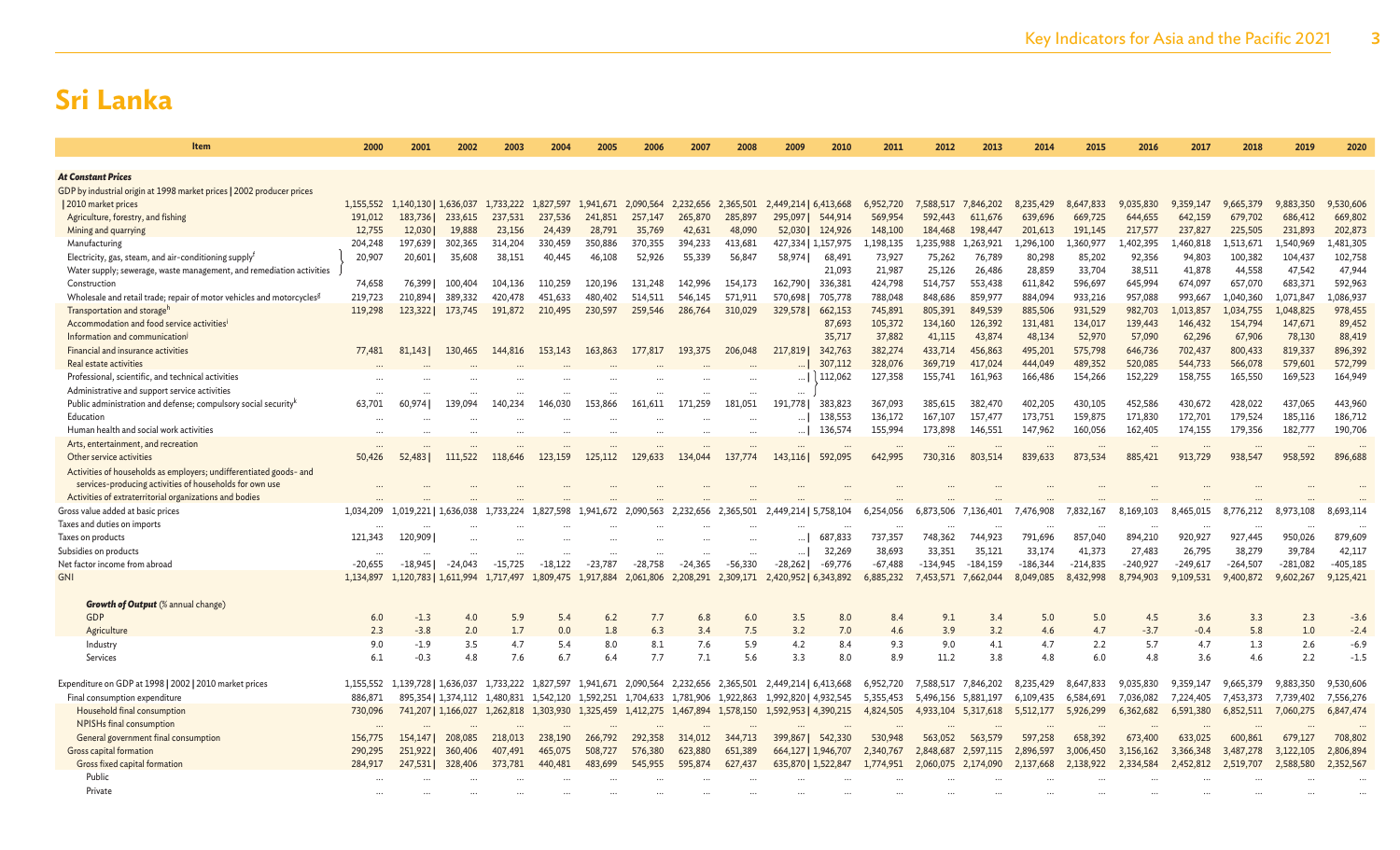| Item                                                               | 2000              | 2001             | 2002          | 2003               | 2004                | 2005                           | 2006      | 2007               | 2008       | 2009      | 2010                | 2011               | 2012                | 2013                          | 2014              | 2015              | 2016              | 2017              | 2018              | 2019              | 2020                 |
|--------------------------------------------------------------------|-------------------|------------------|---------------|--------------------|---------------------|--------------------------------|-----------|--------------------|------------|-----------|---------------------|--------------------|---------------------|-------------------------------|-------------------|-------------------|-------------------|-------------------|-------------------|-------------------|----------------------|
| Changes in inventories<br>Acquisitions less disposals of valuables | 5,378<br>$\cdots$ | 4,391            | 32,000        | 33,710<br>$\cdots$ | 24,594<br>$\ddotsc$ | 25,028<br>$\ddot{\phantom{a}}$ | 30,425    | 28,006<br>$\cdots$ | 23,952     | 28,257    | 377,651<br>46,209   | 432,379<br>133,437 | 721,340<br>67,272   | 362,375<br>60,649             | 723,666<br>35,263 | 780,139<br>87,388 | 755,873<br>65,705 | 818,533<br>95,003 | 892,409<br>75,162 | 500,749<br>32,775 | 433,468<br>20,859    |
| <b>Exports of goods and services</b>                               | 457,762           | 421.141          | 571,195       | 590,366            | 636,081             | 678,356                        | 704,408   | 756,022            | 758,972    |           | 665,575   1,254,021 | 1,381,932          | 1,379,424 1,470,967 |                               | 1,533,668         | 1,605,147         | 1,593,234         | 1,714,147         | 1,722,275         | 1,845,686         | 1,668,855            |
| Exports of goods<br><b>Exports of services</b>                     | $\cdots$          |                  |               | $\cdots$           |                     |                                |           |                    |            |           |                     |                    |                     |                               |                   |                   |                   |                   |                   |                   | $\ddots$<br>$\ddots$ |
| Imports of goods and services                                      | 480,721           | 429,284          | 677,676       | 753,894            | 821,827             | 843,919                        | 902,463   | 936,154            | 973,711    |           | 880,372   1,719,605 | 2,125,432          | 2,135,750 2,103,077 |                               | 2,304,271         | 2,548,455         | 2,749,649         | 2,945,752         | 2,997,547         | 2,823,843         | 2,501,420            |
| Imports of goods                                                   | $\cdots$          |                  |               |                    | $\cdots$            |                                |           | $\cdots$           |            |           |                     |                    |                     |                               |                   |                   |                   |                   |                   |                   | $\ddots$             |
| Imports of services                                                |                   | $\cdots$         | $\cdots$      | $\cdots$           | $\cdots$            | $\cdots$                       |           | $\cdots$           | $\cdots$   | $\cdots$  |                     |                    |                     |                               |                   |                   |                   |                   |                   |                   |                      |
| Statistical discrepancy                                            | 1,345             | 595 <sup>I</sup> | 8,000         | 8,428              | 6,148               | 6,257                          | 7,606     | 7,001              | 5,988      | 7,064     |                     |                    |                     |                               |                   |                   |                   |                   |                   |                   |                      |
| <b>Growth of Demand (% annual change)</b>                          |                   |                  |               |                    |                     |                                |           |                    |            |           |                     |                    |                     |                               |                   |                   |                   |                   |                   |                   |                      |
| Household final consumption                                        | 4.0               | 1.5              |               | 8.3                | 3.3                 | 1.7                            | 6.5       | 3.9                | 7.5        | 0.9       | $\ddotsc$           | 9.9                | 2.3                 | 7.8                           | 3.7               | 7.5               | 7.4               | 3.6               | 4.0               | 3.0               | $-3.0$               |
| Government final consumption                                       | 5.3               | $-1.7$           |               | 4.8                | 9.3                 | 12.0                           | 9.6       | 7.4                | 9.8        | 16.0      | $\ddotsc$           | $-2.1$             | 6.0                 | 0.1                           | 6.0               | 10.2              | 2.3               | $-6.0$            | $-5.1$            | 13.0              | 4.4                  |
| Gross capital formation                                            | 8.7               | $-13.2$          | $\ddotsc$     | 13.1               | 14.1                | 9.4                            | 13.3      | 8.2                | 4.4        | 2.0       |                     | 20.2               | 21.7                | $-8.8$                        | 11.5              | 3.8               | 5.0               | 6.7               | 3.6               | $-10.5$           | $-10.1$              |
| Exports of goods and services                                      | 17.1              | $-8.0$           |               | 3.4                | 7.7                 | 6.6                            | 3.8       | 7.3                | 0.4        | $-12.3$   |                     | 10.2               | $-0.2$              | 6.6                           | 4.3               | 4.7               | $-0.7$            | 7.6               | 0.5               | 7.2               | $-9.6$               |
| Imports of goods and services                                      | 14.8              | $-10.7$          |               | 11.2               | 9.0                 | 2.7                            | 6.9       | 3.7                | 4.0        | $-9.6$    |                     | 23.6               | 0.5                 | $-1.5$                        | 9.6               | 10.6              | 7.9               | 7.1               | 1.8               | $-5.8$            | $-11.4$              |
| <b>Investment Financing at Current Prices</b>                      |                   |                  |               |                    |                     |                                |           |                    |            |           |                     |                    |                     |                               |                   |                   |                   |                   |                   |                   |                      |
| Gross capital formation                                            | 327,086           | 318,208          | 360,406       | 394,092            | 517,077             | 641,068                        | 803,974   | 977,193            | 1,195,260  | 1,174,647 | 1,946,707           | 2,408,573          | 3,410,510           | 3,189,325                     | 3,347,638         | 3,414,556         | 3,341,171         | 4,210,997         | 4,266,053         | 4,030,195         | 3,778,482            |
| Gross national saving                                              | 248,512           | 300,372          | 342,863       | 391,251            | 459,520             | 583,473                        | 656,301   | 834,928            | 784,278    | 1,148,305 | 1,825,233           | 1,897,483          | 2,908,641           | 2,865,364                     | 3,088,201         | 3,157,032         | 3,087,012         | 3,859,656         | 3,814,077         | 3,709,226         | 3,576,005            |
| Gross domestic saving                                              | 197,902           | 236,376          | 261,925       | 291.435            | 343,580             | 438,980                        | 498,864   | 628,976            | 611.598    | 867,523   | 1,481,123           | 1.456,308          | 2.374.917           | 2.362.772                     | 2.511.145         | 2,589,691         | 2.466.881         | 3,248,196         | 3.204.175         | 3,110,785         | 2,826,762            |
| Net factor income from abroad                                      | $-23,009$         | $-23,841$        | $-24,043$     | $-16,535$          | $-20,732$           | $-30,049$                      | $-40,424$ | $-39,054$          | $-105,032$ | $-55,795$ | $-69,775$           | $-72,041$          | $-154,889$          | $-226,087$                    | $-236,073$        | $-274,741$        | $-319,652$        | $-352,856$        | $-389,601$        | $-432,249$        | $-405,185$           |
| Net current transfers from abroad                                  | 73,619            | 87,837           | 104,981       | 116,350            | 136,672             | 174,542                        | 197,861   | 245,006            | 277,712    | 336,578   | 413,885             | 513,216            | 688,613             | 728,679                       | 813,129           | 842,082           | 939,783           | 964,316           | 999,503           | 1,030,690         | 1,154,428            |
| <b>Savings and Investment</b> (% of GDP at current market prices)  |                   |                  |               |                    |                     |                                |           |                    |            |           |                     |                    |                     |                               |                   |                   |                   |                   |                   |                   |                      |
| Gross domestic saving                                              | 15.4              | 16.5             | 16.0          | 16.0               | 16.4                | 17.9                           | 17.0      | 17.6               | 13.9       | 17.9      | 23.1                | 20.2               | 27.2                | 24.6                          | 24.2              | 23.6              | 20.6              | 24.4              | 22.4              | 20.7              | 18.9                 |
| Gross national saving                                              | 19.3              | 20.9             | 21.0          | 21.5               | 22.0                | 23.8                           | 22.3      | 23.3               | 17.8       | 23.7      | 28.5                | 26.3               | 33.3                | 29.9                          | 29.8              | 28.8              | 25.7              | 29.0              | 26.7              | 24.7              | 23.9                 |
| Gross capital formation                                            | 25.4              | 22.2             | 22.0          | 21.6               | 24.7                | 26.1                           | 27.4      | 27.3               | 27.1       | 24.3      | 30.4                | 33.4               | 39.1                | 33.2                          | 32.3              | 31.2              | 27.9              | 31.6              | 29.9              | 26.8              | 25.2                 |
| At Current Market Prices (SLRs)                                    |                   |                  |               |                    |                     |                                |           |                    |            |           |                     |                    |                     |                               |                   |                   |                   |                   |                   |                   |                      |
| Per capita GDP                                                     | 66,492            | 76,567           | 86,076        | 94,664             | 107,432             | 124,862                        | 147,776   | 178,577            | 218,167    | 236,445   | 310,214             | 345,925            | 427,559             | 466,112                       | 498,828           | 522,304           | 565,773           | 621,531           | 659,479           | 688,573           | 683,106              |
| Per capita GNI                                                     | 65,304            | 75,294           | 84,811        | 93,805             | 106,367             | 123,332                        | 145,744   | 176,628            | 212,972    | 233,716   | 306,839             | 342,473            | 419,975             | 455,126                       | 487,462           | 509,200           | 550,697           | 605,076           | 641,500           | 668,748           | 664,620              |
| <b>PRODUCTION INDEX</b> period averages                            |                   |                  |               |                    |                     |                                |           |                    |            |           |                     |                    |                     |                               |                   |                   |                   |                   |                   |                   |                      |
| Agriculture; 2014-2016 = 100                                       | 73.3              | 70.9             | 72.4          | 74.4               | 71.8                | 77.8                           | 78.9      | 78.3               | 86.4       | 84.4      | 93.3                | 90.1               | 94.3                | 101.3                         | 92.4              | 104.8             | 102.8             | 85.3              | 103.7             | 105.9             |                      |
| <b>ENERGY</b> annual values<br>Crude petroleum (t'000)             |                   |                  |               |                    |                     |                                |           |                    |            |           |                     |                    |                     |                               |                   |                   |                   |                   |                   |                   |                      |
| Production                                                         |                   |                  |               |                    |                     |                                |           |                    |            |           |                     |                    |                     |                               |                   |                   |                   |                   |                   |                   |                      |
| Exports                                                            |                   |                  |               |                    |                     |                                |           |                    |            |           |                     |                    |                     |                               | $\ddotsc$         |                   |                   |                   |                   |                   |                      |
| Imports                                                            | 2,330             | 1,954            | 2,280         | 1,995              | $\ddotsc$<br>2,200  | 2,008                          | 2,152     | $\ddotsc$<br>1,968 | 1,853      | 2,066     | $\ddotsc$<br>1,819  | 2,070              | $\cdots$<br>1,486   | $\ddot{\phantom{a}}$<br>1,743 | 1,824             | 1,763             | $\cdots$<br>1,685 | 1,591             | 1,674             | 1,842             | 1,667                |
| Consumption                                                        | 3,303             | 3,305            | 3,423         | 3,419              | 3,747               | 4,243                          | 4,176     | 3,802              | 1,853      | 2,066     | 1,819               | 2,070              | 1,486               | 1,743                         | 1,824             | 1,763             | 1,685             | 1,591             | 1,674             |                   |                      |
| Coal (t'000)                                                       |                   |                  |               |                    |                     |                                |           |                    |            |           |                     |                    |                     |                               |                   |                   |                   |                   |                   |                   |                      |
| Production                                                         |                   |                  |               |                    |                     |                                |           |                    |            |           |                     |                    |                     |                               |                   |                   |                   |                   |                   |                   |                      |
| Exports                                                            | $\cdots$          |                  |               | $\cdots$           | $\cdots$            |                                |           | $\ddotsc$          |            |           | $\ddotsc$           | $\cdots$           |                     |                               | $\cdots$          |                   |                   |                   |                   |                   |                      |
| Imports                                                            | 2                 | $\overline{2}$   | $\mathcal{P}$ | 97                 | 96                  | 73                             | 80        | 87                 | 79         | 102       | 109                 | 782                | 930                 | 1,469                         | 1,608             | 1,883             | 2,407             | 2,530             | 2,167             | 2,390             | 2,600                |
| Consumption                                                        |                   |                  |               |                    |                     |                                |           |                    |            |           |                     |                    |                     |                               |                   |                   |                   |                   |                   |                   |                      |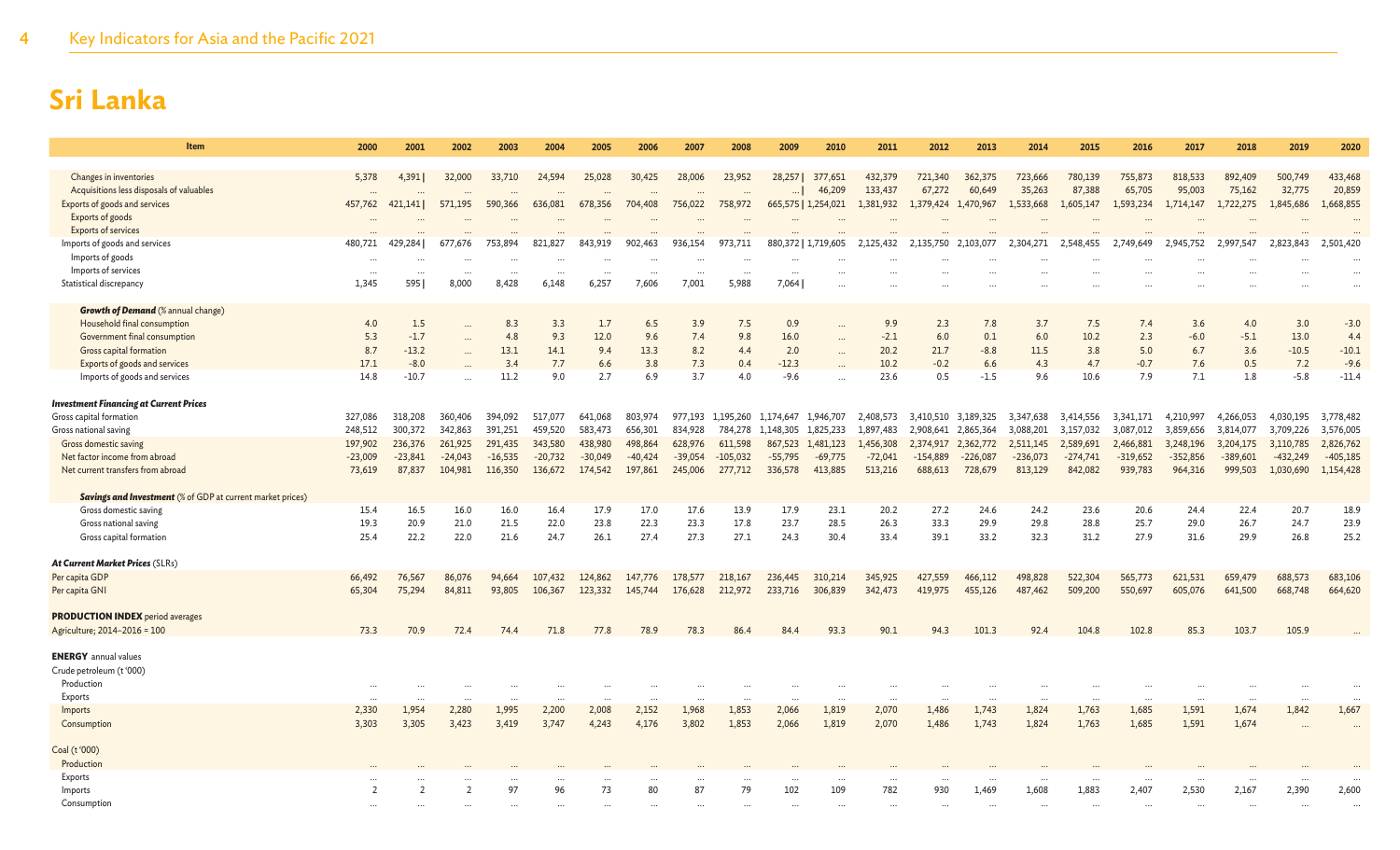| Item                                                                           | 2000            | 2001            | 2002      | 2003           | 2004                 | 2005           | 2006           | 2007           | 2008           | 2009                 | 2010           | 2011           | 2012                 | 2013           | 2014           | 2015           | 2016            | 2017           | 2018           | 2019                 | 2020           |
|--------------------------------------------------------------------------------|-----------------|-----------------|-----------|----------------|----------------------|----------------|----------------|----------------|----------------|----------------------|----------------|----------------|----------------------|----------------|----------------|----------------|-----------------|----------------|----------------|----------------------|----------------|
|                                                                                |                 |                 |           |                |                      |                |                |                |                |                      |                |                |                      |                |                |                |                 |                |                |                      |                |
| Natural gas (m <sup>3</sup> million)<br>Production                             |                 |                 |           |                |                      |                |                |                |                |                      |                |                |                      |                |                |                |                 |                |                |                      |                |
| Exports                                                                        |                 |                 |           |                |                      |                |                |                |                |                      |                |                |                      |                |                |                |                 |                |                |                      |                |
| Imports                                                                        | $\cdots$<br>131 | $\cdots$<br>131 | 139       | 146            | 148                  | 143            | 149            | 153            | 136            | 123                  | 161            | 158            | 209                  | 251            | 198            | 281            | $\cdots$<br>346 | 390            | 413            | 474                  |                |
| Consumption                                                                    |                 |                 |           |                |                      |                |                |                |                |                      |                |                |                      |                |                |                |                 |                |                |                      |                |
|                                                                                |                 |                 |           |                |                      |                |                |                |                |                      |                |                |                      |                |                |                |                 |                |                |                      |                |
| Electricity (kWh million)                                                      |                 |                 |           |                |                      |                |                |                |                |                      |                |                |                      |                |                |                |                 |                |                |                      |                |
| Production                                                                     | 6,844           | 6,627           | 6,951     | 7,612          | 8,159                | 8,769          | 9,389          | 9,814          | 9,901          | 9,882                | 10,714         | 11,528         | 11,801               | 11,898         | 12,357         | 13,090         | 14,149          | 14,671         | 15,254         | 15,922               | 15,617         |
| Exports                                                                        | $\cdots$        | $\cdots$        |           | $\cdots$       | $\cdots$             | $\cdots$       |                | $\cdots$       | $\cdots$       |                      | $\cdots$       |                |                      | $\cdots$       | $\cdots$       |                |                 |                |                |                      | .              |
| Imports                                                                        | $\cdots$        | $\cdots$        | $\cdots$  |                | $\cdots$             | $\cdots$       | $\ddotsc$      | $\cdots$       | $\cdots$       | $\ddot{\phantom{a}}$ | $\cdots$       | $\cdots$       | $\cdots$             | $\cdots$       | $\cdots$       | $\cdots$       |                 | $\cdots$       | $\cdots$       | $\ddot{\phantom{a}}$ | $\ddotsc$      |
| Consumption                                                                    | 5,259           | 5,238           | 5,502     | 6,208          | 6,666                | 7,255          | 7,832          | 8,276          | 8,417          | 8,441                | 9,268          | 10,024         | 10,475               | 10,621         | 11,063         | 11,786         | 12,785          | 13,430         | 14,091         | 14,612               | 14,063         |
| Retail prices (SLRs/L)                                                         |                 |                 |           |                |                      |                |                |                |                |                      |                |                |                      |                |                |                |                 |                |                |                      |                |
| Gasoline, premium                                                              | 50              | 50              | 49        | 53             | 68                   | 80             | 92             | 117            | 120            | 115                  | 115            | 137            | 159                  | 162            | 150            | 117            | 117             | 117            | 125            | 137                  | 137            |
| Diesel                                                                         | 25              | 27              | 30        | 32             | 44                   | 50             | 60             | 75             | 70             | 73                   | 73             | 84             | 115                  | 121            | 111            | 95             | 95              | 95             | 101            | 104                  | 104            |
|                                                                                |                 |                 |           |                |                      |                |                |                |                |                      |                |                |                      |                |                |                |                 |                |                |                      |                |
| <b>PRICE INDEXES</b> period averages                                           |                 |                 |           |                |                      |                |                |                |                |                      |                |                |                      |                |                |                |                 |                |                |                      |                |
| Consumer (national); 1995-1997   2013 = 100<br>Food and nonalcoholic beverages |                 |                 |           | 158.4<br>154.8 | 170.9<br>168.1       | 189.1<br>185.0 | 207.2<br>197.6 | 249.5<br>242.8 | 323.8<br>328.1 | 331.9<br>336.6       | 351.0<br>359.3 | 380.1<br>391.2 | 401.2<br>392.3       | 100.0<br>100.0 | 105.5<br>105.2 | 109.5<br>110.7 | 113.8<br>114.1  | 122.6<br>127.0 | 125.2<br>126.8 | 129.6<br>127.6       | 137.6<br>143.1 |
| Alcoholic beverages, tobacco, and narcotics                                    |                 | $\ddotsc$       | $\ddotsc$ |                |                      |                |                |                |                |                      |                |                |                      | 100.0          | 110.5          | 129.8          | 158.5           | 175.6          | 183.4          | 200.6                | 214.4          |
| Clothing and footwear                                                          |                 |                 |           |                |                      |                |                |                | $\cdots$       |                      |                |                | $\cdots$<br>$\ldots$ | 100.0          | 103.2          | 110.5          | 114.5           | 118.2          | 122.8          | 128.6                | 132.2          |
| Housing, water, electricity, gas, and other fuels                              |                 |                 |           |                |                      | $\cdots$       |                | $\cdots$       |                |                      | $\cdots$       | $\cdots$       |                      | 100.0          | 110.1          | 114.7          | 114.8           | 115.8          | 117.3          | 126.7                | 127.7          |
| Furnishings, household equipment, and routine household maintenance            |                 |                 |           |                |                      |                |                |                |                |                      |                |                | $\ldots$             | 100.0          | 103.6          | 108.7          | 113.1           | 119.0          | 124.0          | 129.3                | 130.6          |
| Health                                                                         |                 |                 |           |                |                      |                |                |                |                |                      |                |                | $\ldots$             | 100.0          | 105.4          | 114.8          | 128.0           | 140.7          | 151.3          | 162.3                | 162.2          |
| Transport                                                                      |                 |                 |           |                |                      |                |                |                |                |                      |                |                |                      | 100.0          | 102.7          | 92.8           | 97.6            | 103.3          | 112.0          | 116.4                | 119.3          |
| Communication                                                                  |                 |                 |           |                |                      |                |                |                |                |                      |                |                | $\ldots$             | 100.0          | 103.7          | 103.8          | 110.9           | 121.2          | 119.7          | 110.3                | 98.9           |
| Recreation and culture                                                         |                 |                 |           |                |                      |                |                |                |                |                      |                |                | $\ldots$             | 100.0          | 101.5          | 106.4          | 109.4           | 111.3          | 115.7          | 123.3                | 124.9          |
| Education                                                                      |                 |                 |           |                |                      |                |                |                |                |                      |                |                | $\ldots$             | 100.0          | 104.1          | 112.3          | 115.0           | 119.8          | 127.0          | 137.1                | 143.7          |
| Restaurants and hotels                                                         |                 |                 |           |                |                      |                |                |                |                |                      |                |                |                      | 100.0          | 104.2          | 104.8          | 106.7           | 110.7          | 114.6          | 119.1                | 122.0          |
| Miscellaneous goods and services                                               | $\ddots$        | $\cdots$        |           |                | $\cdots$             | $\cdots$       | $\ddotsc$      | $\cdots$       | $\cdots$       | $\cdots$             |                | $\cdots$       | $\cdots$             | 100.0          | 101.5          | 103.8          | 114.8           | 127.4          | 133.8          | 141.5                | 144.2          |
| Consumer (Colombo); 1952   2002   2006/2007   2013 = 100                       | 2,539.8         | 2,899.4         | 100.0     | 105.8          | 115.3                | 128.0          | 140.8          | 100.0          | 129.2          | 133.6                | 141.9          | 151.5          | 162.9                | 100.0          | 105.1          | 107.4          | 111.7           | 119.0          | 124.1          | 129.5                | 135.4          |
| Food and nonalcoholic beverages                                                | 2,815.8         | 3,244.7         | 100.0     | 102.6          | 111.9                | 124.7          | 135.8          | 100.0          | 144.0          | 148.5                | 158.8          | 172.8          | 180.9                | 100.0          | 104.3          | 110.0          | 116.7           | 127.5          | 131.8          | 132.8                | 147.9          |
| Alcoholic beverages, tobacco, and narcotics                                    |                 |                 |           |                |                      |                |                |                |                |                      |                |                |                      | 100.0          | 111.1          | 127.3          | 153.8           | 186.0          | 193.5          | 215.9                | 223.5          |
| Clothing and footwear                                                          |                 |                 |           |                |                      |                |                |                |                |                      |                |                | $\ldots$             | 100.0          | 100.9          | 111.9          | 119.2           | 126.3          | 134.9          | 145.5                | 153.2          |
| Housing, water, electricity, gas, and other fuels                              |                 |                 |           |                |                      |                |                |                |                |                      |                |                |                      | 100.0          | 108.9          | 110.3          | 110.1           | 110.2          | 111.4          | 115.5                | 117.8          |
| Furnishings, household equipment, and routine household maintenance            |                 |                 |           |                |                      |                |                |                |                |                      |                |                | $\ldots$             | 100.0          | 102.2          | 107.5          | 107.8           | 118.0          | 127.2          | 135.2                | 134.3          |
| Health                                                                         |                 |                 |           |                |                      |                |                |                |                |                      |                |                | $\ldots$             | 100.0          | 104.1          | 111.7          | 126.0           | 144.2          | 158.2          | 175.9                | 173.9          |
| Transport                                                                      |                 |                 |           |                |                      |                |                |                |                |                      |                |                | $\ldots$             | 100.0          | 101.7          | 91.1           | 92.9            | 96.9           | 105.8          | 112.4<br>108.9       | 117.2<br>97.3  |
| Communication                                                                  |                 | $\cdots$        |           |                |                      | $\cdots$       |                | $\cdots$       |                |                      | $\cdots$       | $\cdots$       | $\ldots$             | 100.0          | 103.5<br>101.4 | 103.5<br>105.3 | 110.0<br>107.4  | 119.8<br>109.9 | 118.0<br>112.9 | 117.0                | 117.5          |
| Recreation and culture<br>Education                                            |                 |                 |           |                | $\ddot{\phantom{a}}$ |                |                |                |                |                      | $\ddotsc$      | $\ddotsc$      | $\ldots$             | 100.0<br>100.0 | 103.6          | 107.4          | 112.8           | 129.0          | 140.6          | 162.6                | 168.9          |
| <b>Restaurants and hotels</b>                                                  |                 |                 |           |                |                      |                |                |                |                |                      |                |                |                      | 100.0          | 101.2          | 104.5          | 107.2           | 116.4          | 127.8          | 135.0                | 138.5          |
| Miscellaneous goods and services                                               |                 |                 |           |                |                      |                |                |                |                |                      |                |                | $\ldots$             | 100.0          | 101.5          | 103.5          | 118.5           | 134.0          | 139.4          | 144.6                | 148.0          |
| Producer (national); 2013 Q4 = 100                                             |                 |                 |           |                |                      |                |                |                |                |                      |                |                |                      | 100.0          | 101.6          | 105.3          | 107.1           | 125.3          | 133.2          | 137.1                | 144.9          |
| Wholesale (national); 1974 = 100                                               | 1,317.2         | 1,471.2         | 1,629.0   | 1,679.1        | 1,889.0              | 2,105.9        | 2,351.5        | 2,924.4        | 3,653.6        | 3,500.9              | 3,593.0        | 4,306.5        | 4,457.3              | 4,868.0        | 5,022.1        | 5,072.7        | 5,284.0         | 5,674.7        | 5,867.0        | 6,069.4              | 6,399.3*       |
| Implicit GDP deflator; 1998   2002   2010 = 100                                | 111.4           | 125.8           | 100.0     | 105.1          | 114.4                | 126.3          | 140.6          | 160.3          | 186.5          | 197.4                | 100.0          | 103.8          | 115.1                | 122.3          | 125.8          | 126.6          | 132.8           | 142.4          | 147.9          | 151.9                | 157.1          |
|                                                                                |                 |                 |           |                |                      |                |                |                |                |                      |                |                |                      |                |                |                |                 |                |                |                      |                |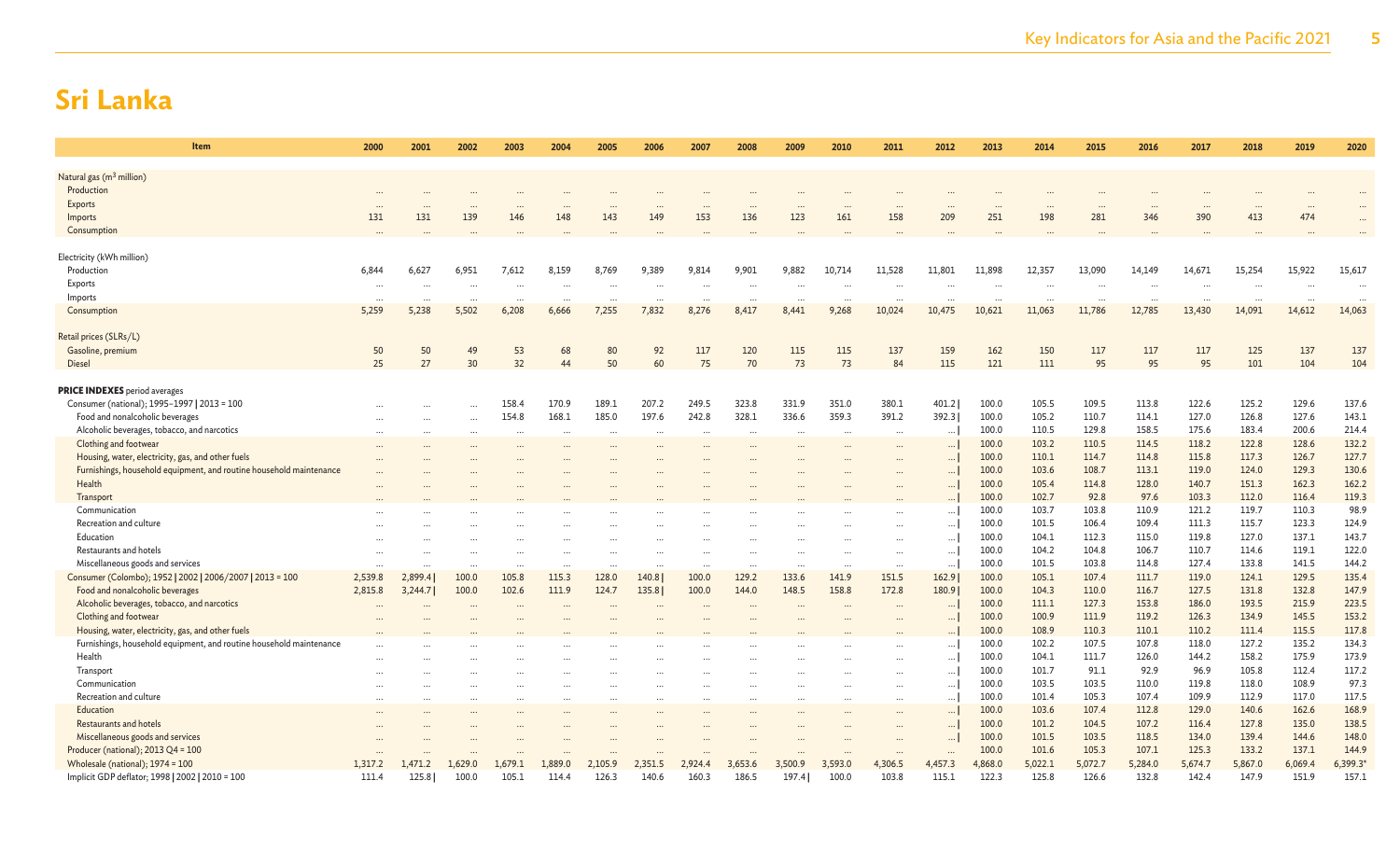| Item                                                                                | 2000               | 2001               | 2002               | 2003               | 2004               | 2005               | 2006               | 2007                 | 2008                 | 2009                 | 2010                 | 2011                | 2012                 | 2013                   | 2014                   | 2015                   | 2016                   | 2017                   | 2018                   | 2019                   | 2020                   |
|-------------------------------------------------------------------------------------|--------------------|--------------------|--------------------|--------------------|--------------------|--------------------|--------------------|----------------------|----------------------|----------------------|----------------------|---------------------|----------------------|------------------------|------------------------|------------------------|------------------------|------------------------|------------------------|------------------------|------------------------|
|                                                                                     |                    |                    |                    |                    |                    |                    |                    |                      |                      |                      |                      |                     |                      |                        |                        |                        |                        |                        |                        |                        |                        |
| Price Indexes (% annual change)                                                     |                    |                    |                    |                    |                    |                    |                    |                      |                      |                      |                      |                     |                      |                        |                        |                        |                        |                        |                        |                        |                        |
| Consumer price index <sup>1</sup><br>Food and nonalcoholic beverages price index    | 6.2<br>4.5         | 14.2<br>15.2       | 9.6<br>10.6        | 5.8<br>2.6         | 9.0<br>9.1         | 11.0<br>11.4       | 10.0<br>8.9        | 15.8<br>20.3         | 29.2<br>44.0         | 3.5<br>3.1           | 6.2<br>6.9           | 6.7<br>8.8          | 7.5<br>4.7           | 6.9<br>7.9             | 5.1<br>4.3             | 2.2<br>5.5             | 4.0<br>6.1             | 6.5<br>9.3             | 4.3<br>3.4             | 4.4<br>0.8             | 4.5<br>11.4            |
| Wholesale price index                                                               | 1.7                | 11.7               | 10.7               | 3.1                | 12.5               | 11.5               | 11.7               | 24.4                 | 24.9                 | $-4.2$               | 2.6                  | 19.9                | 3.5                  | 9.2                    | 3.2                    | 1.0                    | 4.2                    | 7.4                    | 3.4                    | 3.4                    | $5.4*$                 |
| Implicit GDP deflator                                                               | 6.7                | 13.0               | 8.1                | 5.1                | 8.8                | 10.4               | 11.3               | 14.0                 | 16.3                 | 5.9                  | 7.3                  | 3.8                 | 10.8                 | 6.2                    | 2.9                    | 0.6                    | 4.8                    | 7.3                    | 3.9                    | 2.7                    | 3.4                    |
|                                                                                     |                    |                    |                    |                    |                    |                    |                    |                      |                      |                      |                      |                     |                      |                        |                        |                        |                        |                        |                        |                        |                        |
| <b>MONEY AND INTEREST RATES</b> as of end of period (SLRs million)                  |                    |                    |                    |                    |                    |                    |                    |                      |                      |                      |                      |                     |                      |                        |                        |                        |                        |                        |                        |                        |                        |
| Money supply (M1)                                                                   | 118,477            | 122,210            | 139,361            | 161,635            | 188,453            | 230,701            | 259,685            | 266,592              | 277,323              | 336,710              | 407,192              | 438,707             | 450,049              | 484,578                | 612,155                | 714,988                | 776,624                | 793,299                | 830,793                | 865,467                | 1,177,150              |
| Currency in circulation                                                             | 62,647             | 65,536             | 75,292             | 85,601             | 99,669             | 114,070            | 135,020            | 147,183              | 155,023              | 181,840              | 216,549              | 242,871             | 251,539              | 264,607                | 329,426                | 388,057                | 429,502                | 439,396                | 473,066                | 494,208                | 641,010                |
| Demand deposits                                                                     | 55,830             | 56,674             | 64.069             | 76,034             | 88,784             | 116.632            | 124.665            | 119,409              | 122,300              | 154,870              | 190,643              | 195,836             | 198,510              | 219,971                | 282,729                | 326,931                | 347,123                | 353,903                | 357,727                | 371,259                | 536,140                |
| Quasi-money                                                                         | 286,192            | 328,516            | 371,033            | 419,111            | 499,511            | 592,230            | 733,580            | 881,150              | 1,004,871            | 1,200,045            | 1,405,808            | 1,753,896           | 2,143,136            | 2,574,215              | 2,848,402              | 3,342,224              | 4,046,935              | 4,872,014              | 5,596,536              | 6,047,243              | 7,318,638              |
| Money supply (M2) <sup>m</sup>                                                      | 404,669            | 450,726            | 510,394            | 580,747            | 687,964            | 822,931            | 993,264            | 1,147,742            | 1,282,194            | 1,536,755            | 1,813,000            | 2,192,603           | 2,593,185            | 3,058,793              | 3,460,558              | 4,057,212              | 4,823,559              | 5,665,313              | 6,427,330              | 6,912,710              | 8,495,788              |
| Foreign assets (net)                                                                | 59,448             | 80,018             | 101,716            | 129,487            | 129,153            | 167,147            | 185,005            | 225,989              | 88,760               | 358,554              | 390,284              | 150,916             | 112,395              | 133,808                | 318,203                | 206,923                | 167,111                | 534,863                | 548,448                | 413,593                | 54,206                 |
| Domestic credit                                                                     | 469,084            | 513,323            | 548,578<br>153,171 | 602,897            | 734,605            | 864,392            | 1,138,805          | 1,303,305            | 1,582,340            | 1,630,858            | 1,920,515            | 2,628,418           | 3,176,184            | 3,601,713              | 3,923,201<br>1.227.794 | 4,827,980<br>1.387.792 | 5,849,104              | 6,616,026              | 7,684,403              | 8,199,017              | 10,404,976             |
| Claims on government sector (net)<br>Claims on private sector                       | 134,484<br>307.613 | 161,602<br>328,788 | 367,397            | 143,444<br>430.575 | 181,111<br>526,236 | 168,049<br>680.693 | 256,553<br>856,842 | 261,654<br>1.029.993 | 471,839<br>1.095.416 | 513,843<br>1.043.782 | 494,804<br>1.333.784 | 735,562<br>.821.472 | 912,850<br>2.172.076 | 1.109.663<br>2.327.376 | 2.498.394              | 3.178.372              | 1,667,525<br>3.873.197 | 1,801,707<br>4.471.965 | 2.116.002<br>5.135.547 | 2,342,719<br>5.375.077 | 4,072,585<br>5,748,117 |
| Claims on other financial institutions                                              | 26,986             | 22,934             | 28,010             | 28,879             | 27,258             | 15,651             | 25,410             | 11,659               | 15,085               | 73,233               | 91,927               | 71,385              | 91,258               | 164,674                | 197,013                | 261,815                | 308,382                | 342,354                | 432,854                | 481,222                | 584,274                |
| Other items                                                                         | $-123.863$         | $-142,615$         | 139.899            | $-151.638$         | $-175.793$         | $-208,608$         | $-330.545$         | $-381.552$           | -388.906             | 452.658              | -497.799             | 586,730             | $-695.395$           | $-676.729$             | -780,846               | $-977.690$             | $-1,192,656$           | $-1.485.576$           | $-1,805,521$           | $-1.699.900$           | $-1,963,393$           |
|                                                                                     |                    |                    |                    |                    |                    |                    |                    |                      |                      |                      |                      |                     |                      |                        |                        |                        |                        |                        |                        |                        |                        |
| <b>Money Supply (M2)</b> (% annual change)                                          | 13.0               | 11.4               | 13.2               | 13.8               | 18.5               | 19.6               | 20.7               | 15.6                 | 11.7                 | 19.9                 | 18.0                 | 20.9                | 18.3                 | 18.0                   | 13.1                   | 17.2                   | 18.9                   | 17.5                   | 13.5                   | 7.6                    | 22.9                   |
| <b>M2</b> (% of GDP at current market prices)                                       | 31.4               | 31.4               | 31.2               | 31.9               | 32.9               | 33.6               | 33.8               | 32.1                 | 29.1                 | 31.8                 | 28.3                 | 30.4                | 29.7                 | 31.9                   | 33.4                   | 37.1                   | 40.2                   | 42.5                   | 45.0                   | 46.0                   | 56.7                   |
|                                                                                     |                    |                    |                    |                    |                    |                    |                    |                      |                      |                      |                      |                     |                      |                        |                        |                        |                        |                        |                        |                        |                        |
| <b>Deposit Money Banks</b>                                                          |                    |                    |                    |                    |                    |                    |                    |                      |                      |                      |                      |                     |                      |                        |                        |                        |                        |                        |                        |                        |                        |
| Demand deposits                                                                     | 70,442             | 84,373             | 80,376             | 94,122             | 110,900            | 145,082            | 161,137            | 159,760              | 153,687              | 184,283              | 235,981              | 243,451             | 243,735              | 272,753                | 339,458                | 389,293                | 405.152                | 425,822                | 461,547                | 442,407                | 624,017                |
| Time deposits                                                                       | 375,224            | 434,448            | 492,852            | 557,102            | 681,617            | 800,493            | 960,266            | 1,147,602            | 1.256,881            | 1,488,603            | 1,718,996            | 2.117.734           | 2,554,485            | 2,980,394              | 3,301,517              | 3.901.124              | 4,672,937              | 5,566,871              | 6,432,666              | 6,902,028              | 8,349,268              |
| Domestic credits outstanding                                                        | 356,663            | 385,236            | 392,926            | 441,683            | 535,677            | 679,561            | 887,878            | 1,037,737            | 1,146,442            | 1,137,416            | 1,454,619            | 1,905,732           | 2,305,613            | 2,547,661              | 2,776,488              | 3,477,653              | 4,205,719              | 4,890,777              | 5,755,754              | 6,014,952              | 6,765,556              |
| <b>Interest Rates</b> <sup>n</sup> as of end of period (% per annum)                |                    |                    |                    |                    |                    |                    |                    |                      |                      |                      |                      |                     |                      |                        |                        |                        |                        |                        |                        |                        |                        |
| On deposits                                                                         |                    |                    |                    |                    |                    |                    |                    |                      |                      |                      |                      |                     |                      |                        |                        |                        |                        |                        |                        |                        |                        |
| Savings deposits                                                                    | 8.4                | 8.4                | 6.0                | 5.0                | 5.0                | 5.0                | 5.0                | 5.0                  | 5.0                  | 5.0                  | 5.0                  | 5.0                 | 5.0                  | 5.0                    | 5.0                    | 5.0                    | 4.3                    | 4.0                    | 4.0                    | 4.0                    | 3.5                    |
| Time: 6 months                                                                      | 12.0               | 12.6               | 9.8                | 6.5                | 7.8                | 8.8                | 11.3               | 15.5                 | 15.5                 | 8.5                  | 7.5                  | 7.5                 | 13.0                 | 9.3                    | 6.0                    | 7.0                    | 10.8                   | 10.8                   | 10.3                   | 8.8                    | 5.0                    |
| 12 months                                                                           | 15.0               | 13.0               | 10.0               | 7.0                | 8.0                | 9.0                | 11.0               | 15.0                 | 15.0                 | 9.5                  | 8.5                  | 8.5                 | 12.5                 | 9.5                    | 6.5                    | 7.3                    | 11.0                   | 11.0                   | 10.5                   | 9.8                    | 5.3                    |
|                                                                                     |                    |                    |                    |                    |                    |                    |                    |                      |                      |                      |                      |                     |                      |                        |                        |                        |                        |                        |                        |                        |                        |
| <b>GOVERNMENT FINANCE<sup>o</sup></b> fiscal year ending 31 December (SLRs million) |                    |                    |                    |                    |                    |                    |                    |                      |                      |                      |                      |                     |                      |                        |                        |                        |                        |                        |                        |                        |                        |
| <b>Central Government</b>                                                           |                    |                    |                    |                    |                    |                    |                    |                      |                      |                      |                      |                     |                      |                        |                        |                        |                        |                        |                        |                        |                        |
| Revenue                                                                             | 216,389            | 239,689            | 266,998            | 284,216            | 320,047            | 412,307            | 506,888            | 595,014              | 686,481              | 725,566              | 834,188              | 949,917             | 1.066.700            | 1.153.310              | 1,187,016              | 1.460.794              | 1,693,151              | 1,839,562              | 1,932,459              | 1,898,808              | 1,373,308              |
| <b>Taxes</b>                                                                        | 182,392            | 205,839            | 221.786            | 231.648            | 281,552            | 336,829            | 428,379            | 508,947              | 585.621              | 618,933              | 724,746              | 812,611             | 908,911              | 1,005,890              | 1,050,362              | 1,355,682              | 1,463,689              | 1,670,178              | 1,712,318              | 1,734,925              | 1,216,542              |
| Taxes on income, profits, and capital gains                                         | 27,457             | 34,636             | 37,619             | 39,397             | 41,372             | 52,535             | 80,484             | 107,168              | 126,541              | 139,558              | 135,623              | 157,309             | 172,592              | 205,665                | 198,115                | 262,583                | 258,857                | 274,562                | 310,449                | 427,700                | 238,325                |
| Payable by individuals                                                              | 11,700             | 13,962             | 12,172             | 10,073             | 13,435             | 15,251             | 21,283             | 16,211               | 23,326               | 28,229               | 30,993               | 24,785              | 21,068               | 27,337                 | 30,529                 | 38,152                 | 46,426                 | 45,619                 | 62,242                 | 80,874                 | 13,517                 |
| Payable by corporations and other enterprises                                       | 15,757             | 20,674             | 13,934             | 15,095             | 16,663             | 25,002             | 38,536             | 55,650               | 63,693               | 66,751               | 75,208               | 98,748              | 91,918               | 100,649                | 98,183                 | 162,019                | 164,592                | 177,591                | 212,112                | 315,788                | 214,819                |
| Other taxes on income, profits, and capital gains<br>Taxes on payroll and workforce |                    |                    | 11,513             | 14,229             | 11,274             | 12,282             | 20,665             | 35,307               | 39,522               | 44,578               | 29,422               | 33,776              | 59,606               | 77,679                 | 69,402                 | 62,412                 | 47,839                 | 51,351                 | 36,095                 | 31,037                 | 9,989                  |
| Taxes on property                                                                   | 8.163              | 8.415              | 2.511              | 51                 |                    |                    |                    |                      |                      |                      |                      |                     |                      |                        |                        |                        |                        |                        |                        |                        |                        |
| Taxes on goods and services                                                         | 122,802            | 136,632            | 149,852            | 152,533            | 191,525            | 227,935            | 259,183            | 286,157              | 306,409              | 272,383              | 355,366              | 407,664             | 492,300              | 506,906                | 539,023                | 724,282                | 840,564                | 1,023,696              | 1,059,090              | 971,822                | 571,202                |
| Taxes on international trade and transaction                                        | 23,970             | 26,156             | 31,804             | 39,667             | 48.655             | 56,359             | 73,807             | 84,406               | 98,234               | 137,260              | 130,749              | 158,080             | 216,672              | 191,815                | 198,483                | 244,231                | 364,268                | 371,336                | 341,710                | 333,382                | 361,643                |
| Other taxes                                                                         |                    |                    |                    |                    |                    |                    | 14.905             | 31,216               | 54,437               | 69.732               | 103,009              | 89.558              | 27.347               | 101,508                | 114,742                | 124,586                |                        | 585                    | 1.069                  | 2,022                  | 45,372                 |
| Social contributions                                                                | 3,620              | 2,667              | 2,630              | 3,037              | 3,444              | 4,910              | 6,470              | 8,777                | 6,791                | 11,165               | 11,120               | 12,628              | 11,738               | 15,145                 | 14,919                 | 15,213                 | 18,046                 | 22,940                 | 25,215                 | 28,985                 | 32,417                 |
|                                                                                     |                    |                    |                    |                    |                    |                    |                    |                      |                      |                      |                      |                     |                      |                        |                        |                        |                        |                        |                        |                        |                        |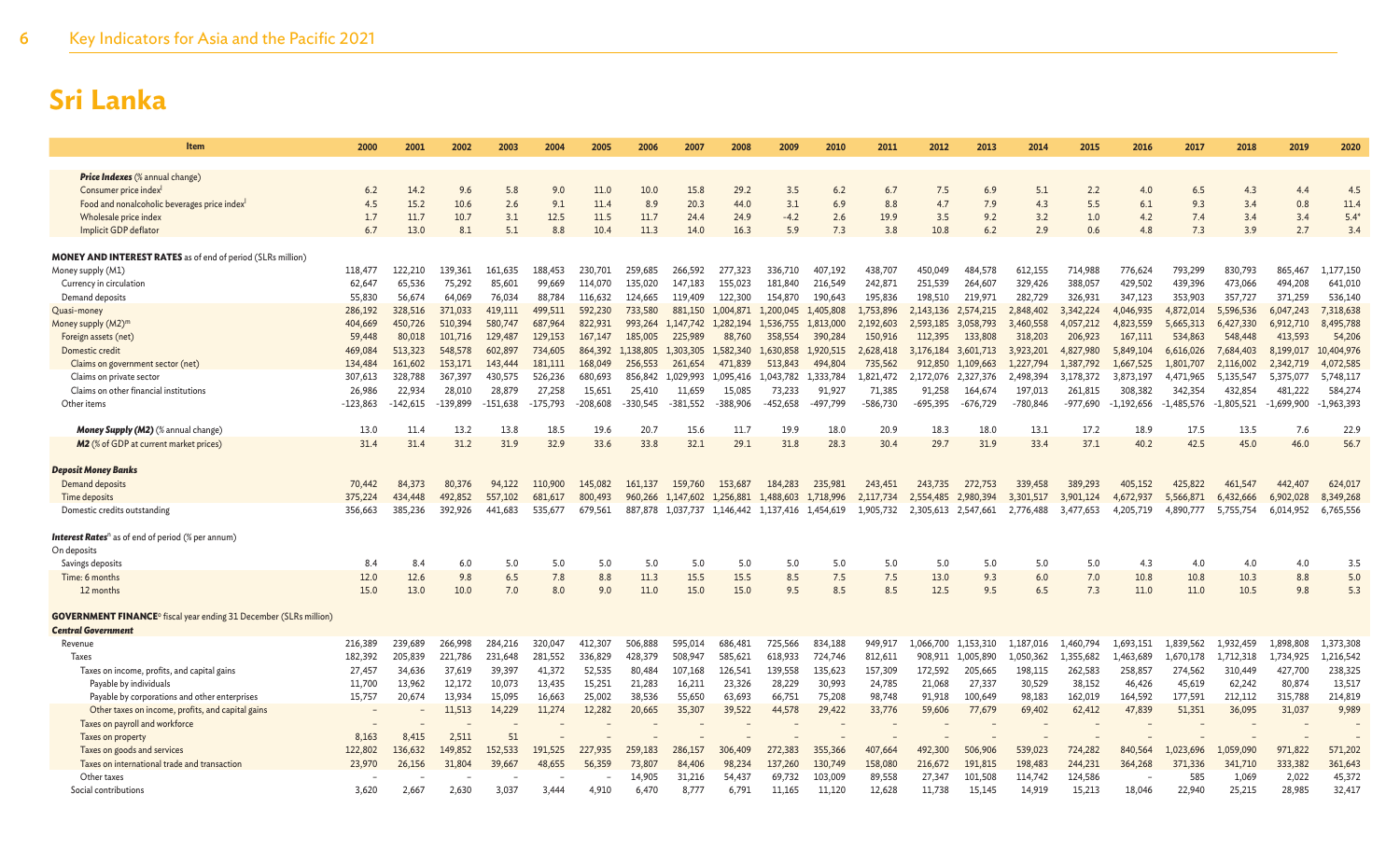| Item                                                          | 2000             | 2001       | 2002                 | 2003           | 2004           | 2005       | 2006       | 2007       | 2008           | 2009       | 2010       | 2011       | 2012       | 2013           | 2014       | 2015           | 2016                 | 2017       | 2018             | 2019                 | 2020                 |
|---------------------------------------------------------------|------------------|------------|----------------------|----------------|----------------|------------|------------|------------|----------------|------------|------------|------------|------------|----------------|------------|----------------|----------------------|------------|------------------|----------------------|----------------------|
|                                                               |                  |            |                      |                |                |            |            |            |                |            |            |            |            |                |            |                |                      |            |                  |                      |                      |
| Grants                                                        | 5.145            | 5,500      | 7.079                | 7.956          | 8,681          | 32,640     | 30,068     | 30,508     | 31.222         | 25,922     | 16,909     | 15,141     | 16.071     | 15,859         | 9,415      | 6,014          | 7,496                | 8.031      | 12,486           | 7,909                | 5,348                |
| Other revenue                                                 | 25,232           | 25,683     | 35,503               | 41.575         | 26,370         | 37,928     | 41.971     | 46,782     | 62.847         | 69.546     | 81,413     | 109.538    | 129.975    | 116,407        | 112,320    | 83,886         | 203,920              | 138,412    | 182,441          | 126,989              | 119,001              |
| Expense                                                       | 289,114          | 335,149    | 362,362              | 373,202        | 433,036        | 495.363    | 621,464    | 717.409    | 847.371        | 1,013,401  | 1,080,692  | ,167,010   | 1.354.540  | 1,406,950      | .,530,449  | .,976,573      | ,006,616             | 2,205,703  | 2,346,512        | 2,535,265            | 2,896,352            |
| Compensation of employees                                     | 68,544           | 78,056     | 88,804               | 91,784         | 106,187        | 138,603    | 175,031    | 214,160    | 239,078        | 271,229    | 300,558    | 319,601    | 347,747    | 393,228        | 440,982    | 561,730        | 576,471              | 588,518    | 626,045          | 686,452              | 794,158              |
| Use of goods and services                                     | 62,221           | 65,691     | 50,115               | 46,877         | 58,343         | 56,257     | 77,994     | 78,472     | 121,250        | 108,502    | 87,728     | 113,533    | 140,086    | 119,396        | 162,652    | 210,834        | 169,779              | 168,072    | 179,957          | 207,944              | 180,193              |
| Consumption of fixed capital                                  |                  |            |                      |                |                |            |            |            |                |            |            |            |            |                |            |                |                      |            |                  |                      |                      |
| Interest                                                      | 71,200           | 94,307     | 116,515              | 125.126        | 119,782        | 120,159    | 150.777    | 182,681    | 212.475        | 309.676    | 352,591    | 356,896    | 408,498    | 444.007        | 436,395    | 509.674        | 610,895              | 735,566    | 852,190          | 901,352              | 980,302              |
| Subsidies                                                     | 9,377            | 12,152     | 21,187               | 18,683         | 22,395         | 26,954     | 39,931     | 36,459     | 39,545         | 41,373     | 40,313     | 45,164     | 46,796     | 53,261         | 66,009     | 73,937         | 83,484               | 85,117     | 88,976           | 95,284               | 106,044              |
| Grants                                                        | 9,896            | 7,536      | 6,118                | 5,126          | 6,314          | 11,902     | 20,702     | 20,656     | 21,840         | 24,900     | 26,028     | 29,871     | 26,725     | 201,768        | 207,551    | 274,916        | 248,834              | 278,010    | 256,798          | 234,110              | 308,714              |
| Social benefits                                               | 41,306           | 52,083     | 53.046               | 51.373         | 81,643         | 100,819    | 103,132    | 110,836    | 130.760        | 147,680    | 153,977    | 169,645    | 187,895    | 195,288        | 216,860    | 345,483        | 317,153              | 350,420    | 342,546          | 410,123              | 526,941              |
| Other expense                                                 | 26,570           | 25,324     | 26,577               | 34,233         | 38,372         | 40,669     | 53,897     | 74,145     | 82,423         | 110,041    | 119,496    | 132,297    | 196.795    |                |            |                |                      |            |                  |                      |                      |
| Net operating balance                                         | $-72,725$        | $-95,460$  | $-95,364$            | $-88,986$      | $-112,989$     | $-83,056$  | $-114,576$ | $-122,395$ | $-160,890$     | $-287,835$ | $-246,504$ | $-217,093$ | $-287,840$ | $-253,640$     | $-343,433$ | $-515,779$     | $-313,465$           | $-366,141$ | $-414,052$       | $-636,457$           | $-1,523,044$         |
| <b>Gross operating balance</b>                                | $-72,725$        | $-95,460$  | $-95,364$            | $-88,986$      | $-112,989$     | $-83,056$  | $-114,576$ | $-122,395$ | $-160,890$     | $-287,835$ | $-246,504$ | $-217,093$ | $-287,840$ | $-253,640$     | $-343,433$ | $-515,779$     | $-313,465$           | $-366,141$ | $-414,052$       | $-636,457$           | $-1,523,044$         |
| <b>Transactions in Nonfinancial Assets</b>                    |                  |            |                      |                |                |            |            |            |                |            |            |            |            |                |            |                |                      |            |                  |                      |                      |
| Net/gross investment in nonfinancial assets                   | 32,896           | 36,008     | 25,156               | 36,074         | 40,342         | 88.060     | 87.695     | 110,965    | 128,827        | 143,512    | 158,248    | 202.113    | 175.731    | 252,535        | 234,699    | 313,162        | 327,794              | 360,333    | 355,763          | 384,959              | 483,543              |
| <b>Fixed assets</b>                                           | 32,896           | 36,008     | 25,156               | 36,074         | 40,342         | 88,060     | 87,695     | 110,965    | 128,827        | 143,512    | 158,248    | 202,113    | 175,731    | 252,535        | 234,699    | 313,162        | 327,794              | 360,333    | 355,763          | 384,959              | 483,543              |
| Inventories                                                   |                  |            |                      |                |                |            |            |            |                |            |            |            |            |                |            |                |                      |            |                  |                      |                      |
| Valuables                                                     |                  |            |                      |                |                |            |            |            |                |            |            |            |            |                |            |                |                      |            |                  |                      |                      |
| Nonproduced assets                                            |                  |            |                      |                |                |            |            |            |                |            |            |            |            |                |            |                |                      |            |                  |                      |                      |
| Expenditure                                                   | 322,010          | 371,157    | 387,518              | 409,276        | 473,378        | 583,423    | 709,159    | 828,374    | 976,198        | 1,156,913  | 1,238,940  | 1,369,123  | 1,530,271  | 1,659,485      | 1,765,148  | 2,289,735      | 2,334,410            | 2,566,036  | 2,702,274        | 2,920,224            | 3,379,895            |
| Net lending/Net borrowing                                     | $-105,621$       | $-131,468$ | $-120,520$           | $-125,060$     | $-153.331$     | $-171,116$ | $-202,271$ | $-233,360$ | $-289.717$     | -431.347   | -404.752   | $-419,206$ | $-463.571$ | -506,175       | $-578.132$ | $-828,941$     | $-641,259$           | $-726,474$ | $-769,815$       | $-1,021,416$         | $-2,006,587$         |
| Primary balance                                               | $-34,421$        | $-37,161$  | $-4,005$             | 66             | -33.549        | $-50.957$  | $-51,494$  | -50,679    | $-77.242$      | -121.671   | $-52,161$  | $-62,310$  | $-55,073$  | $-62,168$      | $-141.737$ | $-319,266$     | $-30,365$            | 9,092      | 82,375           | $-120,064$           | $-1,026,285$         |
| Transactions in Financial Assets and Liabilities (Financing)  |                  |            |                      |                |                |            | 10.291     |            |                |            |            |            |            |                |            |                |                      |            |                  |                      |                      |
| Net acquisition of financial assets                           | 14,554<br>14,554 | 20,961     | $-8,087$<br>$-8,087$ | $-65$<br>$-65$ | 4.299<br>4.299 | 7.919      | 10,291     | 18,070     | 8,265<br>8.265 | 46,106     | 55,459     | 52,573     | 20,785     | 9,913<br>9,913 | 26,784     | 4,966<br>4,966 | $-9,317$<br>$-9,317$ | 25,895     | 36,897<br>36,897 | $-10,07$<br>$-10,07$ | $-3,552$<br>$-3,552$ |
| Domestic<br>External                                          |                  | 20,961     |                      |                |                | 7,919      |            | 18,070     |                | 46,106     | 55,459     | 52,573     | 20,785     |                | 26,784     |                |                      | 25,895     |                  |                      |                      |
| Net incurrence of liabilities                                 | 120,175          | 152,429    | 112.433              | 124,995        | 157,629        | 179.035    | 212,562    | 251,431    | 297.983        | 477,531    | 460,451    | 472,289    | 484,357    | 516.090        | 604,916    | 833,906        | 631,942              | 752,368    | 806,712          | 1,011,339            | 1,667,688            |
| Domestic                                                      | 119,680          | 137,891    | 110,455              | 81,929         | 120,558        | 131,262    | 170,623    | 150,523    | 302,626        | 246,724    | 216,663    | 253,333    | 197,902    | 392,390        | 392,393    | 597,104        | 240,029              | 313,125    | 483,177          | 697,263              | 1,750,887            |
| External                                                      | 495              | 14,538     | 1,978                | 43,066         | 37,071         | 47,773     | 41,939     | 100,908    | $-4,643$       | 230,807    | 243,788    | 218,956    | 286,455    | 123,700        | 212,523    | 236,803        | 391,914              | 439,243    | 323,535          | 314,076              | $-83,199$            |
|                                                               |                  |            |                      |                |                |            |            |            |                |            |            |            |            |                |            |                |                      |            |                  |                      |                      |
| <b>Government Finance</b> (% of GDP at current market prices) |                  |            |                      |                |                |            |            |            |                |            |            |            |            |                |            |                |                      |            |                  |                      |                      |
| Revenue                                                       | 16.8             | 16.7       | 16.3                 | 15.6           | 15.3           | 16.8       | 17.2       | 16.6       | 15.6           | 15.0       | 13.0       | 13.2       | 12.2       | 12.0           | 11.5       | 13.3           | 14.1                 | 13.8       | 13.5             | 12.6                 | 9.2                  |
| <b>Taxes</b>                                                  | 14.2             | 14.4       | 13.6                 | 12.7           | 13.5           | 13.7       | 14.6       | 14.2       | 13.3           | 12.8       | 11.3       | 11.3       | 10.4       | 10.5           | 10.1       | 12.4           | 12.2                 | 12.5       | 12.0             | 11.6                 | 8.1                  |
| Taxes payable by individuals                                  | 0.9              | 1.0        | 0.7                  | 0.6            | 0.6            | 0.6        | 0.7        | 0.5        | 0.5            | 0.6        | 0.5        | 0.3        | 0.2        | 0.3            | 0.3        | 0.3            | 0.4                  | 0.3        | 0.4              | 0.5                  | 0.1                  |
| Taxes payable by corporations and other enterprises           | 1.2              | 1.4        | 0.9                  | 0.8            | 0.8            | 1.0        | 1.3        | 1.6        | 1.4            | 1.4        | 1.2        | 1.4        | 1.1        | 1.0            | 0.9        | 1.5            | 1.4                  | 1.3        | 1.5              | 2.1                  | 1.4                  |
| Expenditure                                                   | 25.0             | 25.9       | 23.7                 | 22.5           | 22.6           | 23.8       | 24.1       | 23.1       | 22.1           | 23.9       | 19.3       | 19.0       | 17.5       | 17.3           | 17.0       | 20.9           | 19.5                 | 19.3       | 18.9             | 19.5                 | 22.6                 |
| Net lending/Net borrowing                                     | $-8.2$           | $-9.2$     | $-7.4$               | $-6.9$         | $-7.3$         | $-7.0$     | $-6.9$     | $-6.5$     | $-6.6$         | $-8.9$     | $-6.3$     | $-5.8$     | $-5.3$     | $-5.3$         | $-5.6$     | $-7.6$         | $-5.3$               | -5.5       | $-5.4$           | $-6.8$               | $-13.4$              |
| Primary balance                                               | $-2.7$           | $-2.6$     | $-0.2$               | 0.0            | $-1.6$         | $-2.1$     | $-1.8$     | $-1.4$     | $-1.8$         | $-2.5$     | $-0.8$     | $-0.9$     | $-0.6$     | $-0.6$         | $-1.4$     | $-2.9$         | $-0.3$               | 0.1        | 0.6              | $-0.8$               | $-6.9$               |
|                                                               |                  |            |                      |                |                |            |            |            |                |            |            |            |            |                |            |                |                      |            |                  |                      |                      |
| Expenditure by Function, Central Government                   |                  |            |                      |                |                |            |            |            |                |            |            |            |            |                |            |                |                      |            |                  |                      |                      |
| Total expenditure                                             | 322,048          | 371,264    | 388,861              | 409,782        | 473,485        | 583,343    | 709,672    | 852,131    | 976,317        | 1,156,913  | 1,238,940  | 1,369,120  | 1,530,270  | 1.659,490      | 1,765,148  | 2.289,735      | 2,351,795            | 2,582,990  | 2,714,683        | 2,932,390            |                      |
| General public services                                       | 90,892           | 129,702    | 133,679              | 150,640        | 148,845        | 170,469    | 192,835    | 244,831    | 281,118        | 365,843    | 413,989    | 430,740    | 494,009    | 529,941        | 549,958    | 660,221        | 150,647              | 890,103    | 1,004,312        | 1,047,010            | $\cdots$             |
| Defense                                                       | 56,915           | 54,242     | 49,163               | 47,005         | 56,341         | 61,498     | 81,243     | 101,856    | 134,710        | 144,884    | 145,243    | 159,553    | 159,581    | 170,150        | 195,401    | 233,733        | 224,315              | 228,013    | 228,235          | 244,430              |                      |
| Public order and safety                                       | 13,859           | 14,048     | 14,972               | 14,978         | 17.111         | 20,467     | 25,197     | 32,470     | 41,215         | 43,683     | 46,296     | 46,453     | 48,600     | 47,274         | 69,009     | 78,695         | 83,719               | 88,773     | 92,336           | 90,805               |                      |
| Economic affairs                                              | 66,751           | 70,745     | 69,261               | 73,158         | 83,372         | 106,265    | 157,387    | 190,817    | 249,182        | 341,599    | 364,243    | 399,827    | 466,696    | 451,522        | 435,167    | 602,460        | 553,456              | 600,427    | 570,828          | 629,810              |                      |
| Environmental protection                                      |                  |            |                      |                |                |            |            |            |                |            |            |            |            |                |            |                |                      |            |                  |                      |                      |
| Housing and community amenities                               | 5.905            | 10.382     | 11.916               | 10.720         | 17.031         | 23,047     | 29.577     | 28.268     | 31.583         | 37.034     | 38,068     | 43.382     | 42.357     | 46.192         | 64.759     | 285.723        | 300,484              | 321.475    | 333.595          | 385.791              |                      |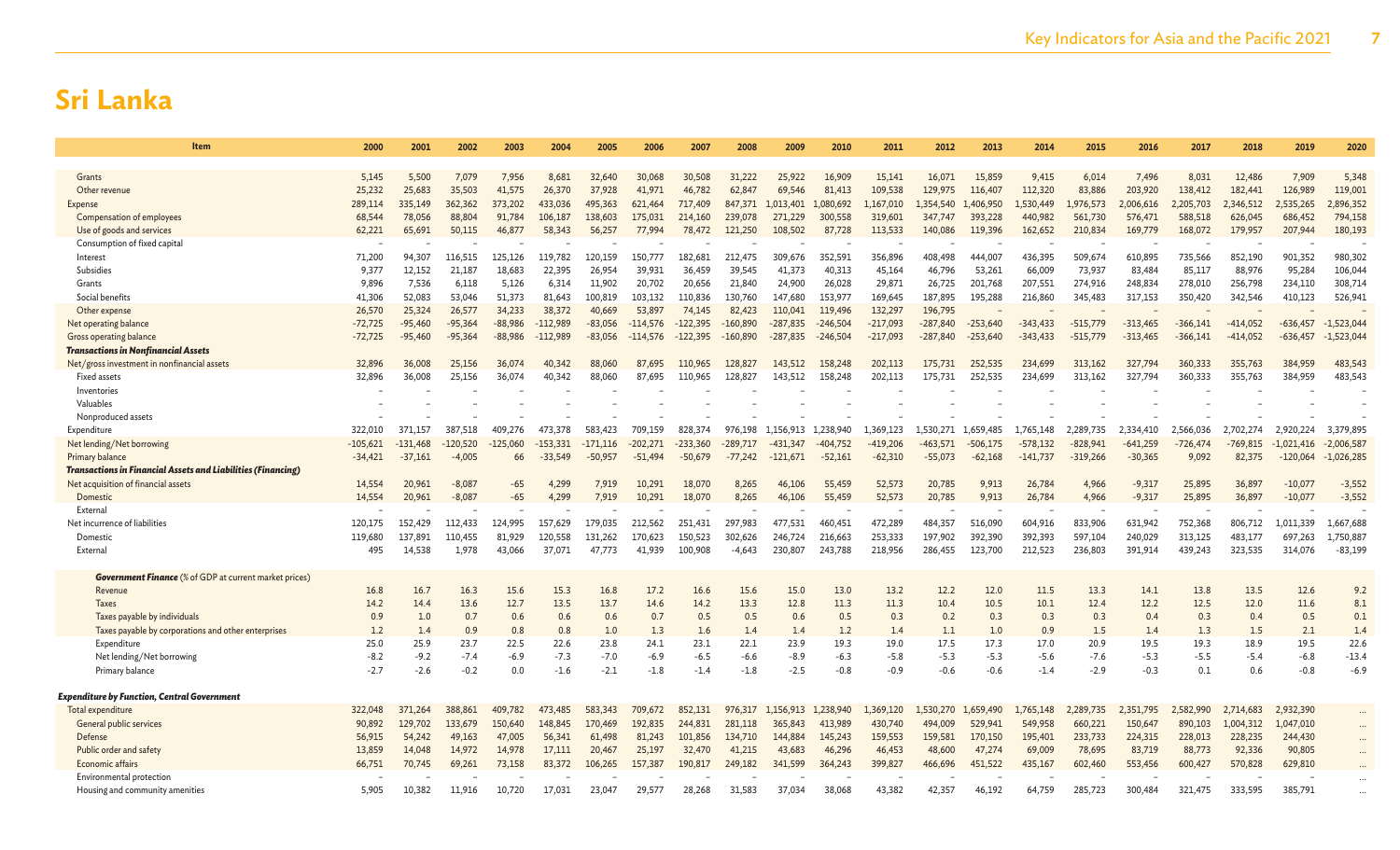| Item                                                                   | 2000           | 2001           | 2002           | 2003             | 2004             | 2005             | 2006             | 2007             | 2008             | 2009             | 2010             | 2011             | 2012               | 2013               | 2014               | 2015               | 2016               | 2017               | 2018               | 2019               | 2020                 |
|------------------------------------------------------------------------|----------------|----------------|----------------|------------------|------------------|------------------|------------------|------------------|------------------|------------------|------------------|------------------|--------------------|--------------------|--------------------|--------------------|--------------------|--------------------|--------------------|--------------------|----------------------|
|                                                                        |                |                |                |                  |                  |                  |                  |                  |                  |                  |                  |                  |                    |                    |                    |                    |                    |                    |                    |                    |                      |
| Health<br>Recreation, culture, and religion                            | 20,696         | 18,772         | 24,946         | 27,476           | 34,420           | 44,851           | 58,038           | 68,702           | 74,548           | 71,452           | 73,835           | 89,217           | 99,101             | 119,529            | 138,403            | 177,789            | 186,149            | 196,820            | 218,462            | 244,307            | $\cdots$             |
| Education                                                              | 30,929         | 28,286         | 37,209         | 39,115           | 42,340           | 63,557           | 78,332           | 92,540           | 100,083          | 100,506          | 104,248          | 121,369          | 136,201            | 151,801            | 190,150            | 225,047            | 238,290            | 257,379            | 266,916            | 290,237            | $\ddots$             |
| Social protection                                                      | 36,101         | 45,087         | 47.715         | 46,690           | 74,025           | 93,189           | 87,063           | 92,647           | 95,130           | 105,022          | 107,691          | 123,581          | 128,451            | 613,982            | 603,056            | 550,431            | 614,735            |                    |                    |                    | $\cdots$             |
|                                                                        |                |                |                |                  |                  |                  |                  |                  |                  |                  |                  |                  |                    |                    |                    |                    |                    |                    |                    |                    |                      |
| <b>Expenditure by Function</b> (% of GDP at current market prices)     |                |                |                |                  |                  |                  |                  |                  |                  |                  |                  |                  |                    |                    |                    |                    |                    |                    |                    |                    |                      |
| Education<br>Health                                                    | 2.4<br>1.6     | 2.0<br>1.3     | 2.3<br>1.5     | 2.1<br>1.5       | 2.0<br>1.6       | 2.6<br>1.8       | 2.7<br>2.0       | 2.6<br>1.9       | 2.3<br>1.7       | 2.1<br>1.5       | 1.6<br>1.2       | 1.7<br>1.2       | 1.6<br>1.1         | 1.6<br>1.2         | 1.8<br>1.3         | 2.1<br>1.6         | 2.0<br>1.6         | 1.9<br>1.5         | 1.9<br>1.5         | 1.9<br>1.6         | $\cdots$             |
| Social Protection                                                      | 2.8            | 3.1            | 2.9            | 2.6              | 3.5              | 3.8              | 3.0              | 2.6              | 2.2              | 2.2              | 1.7              | 1.7              | 1.5                | 6.4                | 5.8                | 5.0                | 5.1                |                    |                    |                    | $\cdots$<br>$\ddots$ |
|                                                                        |                |                |                |                  |                  |                  |                  |                  |                  |                  |                  |                  |                    |                    |                    |                    |                    |                    |                    |                    |                      |
| <b>EXTERNAL TRADE</b> <sup>p</sup> calendar year (SLRs million)        |                |                |                |                  |                  |                  |                  |                  |                  |                  |                  |                  |                    |                    |                    |                    |                    |                    |                    |                    |                      |
| Exports, fob                                                           | 420,114        | 430,372        | 449,850        | 495,426          | 583,967          | 638,276          | 716,579          | 845,683          | 878,499          | 813,911          | 974,387          | 1.167.588        | 1,245,531          | 1,344,054          | 1,453,176          | 1,431,431          | 1,500,766          | 1,732,440          | 1,933,533          | 2,134,796          | 1,864,414            |
| Imports, cif                                                           | 554,290        | 532,964        | 584.491        | 643,749          | 811,138          | 891,359          | 1,066,689        | 1,250,386        | 1,525,705        | 1,172,618        | 1,519,737        | 2,241,488        | 2,440,899          | 2,323,128          | 2,535,163          | 2,572,467          | 2,794,393          | 3,198,572          | 3,606,644          | 3,565,028          | 2,974,915            |
| Trade balance                                                          | $-134,176$     | $-102,592$     | $-134,641$     | $-148,323$       | $-227,171$       | $-253,083$       | $-350,110$       | $-404,703$       | $-647,207$       | -358,707         | $-545,350$       | $-1,073,900$     | $-1,195,368$       | $-979,074$         | $-1,081,987$       | $-1,141,035$       | $-1,293,627$       | $-1,466,133$       | $-1,673,111$       | $-1,430,232$       | $-1,110,502$         |
| <b>External Trade</b> (% annual change)                                |                |                |                |                  |                  |                  |                  |                  |                  |                  |                  |                  |                    |                    |                    |                    |                    |                    |                    |                    |                      |
| Exports                                                                | 29.2           | 2.4            | 4.5            | 10.1             | 17.9             | 9.3              | 12.3             | 18.0             | 3.9              | $-7.4$           | 19.7             | 19.8             | 6.7                | 7.9                | 8.1                | $-1.5$             | 4.8                | 15.4               | 11.6               | 10.4               | $-12.7$              |
| Imports                                                                | 31.4           | $-3.8$         | 9.7            | 10.1             | 26.0             | 9.9              | 19.7             | 17.2             | 22.0             | $-23.1$          | 29.6             | 47.5             | 8.9                | $-4.9$             | 9.1                | 1.5                | 8.6                | 14.5               | 12.8               | $-1.2$             | $-16.6$              |
|                                                                        |                |                |                |                  |                  |                  |                  |                  |                  |                  |                  |                  |                    |                    |                    |                    |                    |                    |                    |                    |                      |
| <b>Direction of Trade</b> calendar year (\$ million)<br>Exports, total | 5,302.5        | 4.601.9        | 4.420.7        | 4,962.9          | 5.463.4          | 6.068.0          | 6.523.0          |                  | 8.954.0          | 7.932.3          | 9,571.5          | 11.246.3         | 10.085.1           | 11,211.2           | 10.897.7           | 9,744.5            | 10.046.0           | 11.164.5           | 11.486.3           | 12,063.0           | 10,789.1             |
| 1. United States                                                       | 2,192.6        | 1,925.8        | 1.764.2        | 1,776.4          | 1,869.3          | 1.988.1          | 2,005.5          | 1.979.6          | 1,885.8          | 1,589.4          | 1,697.7          | 2,144.2          | 2,085.9            | 2,457.7            | 2,720.5            | 2,803.4            | 2,808.6            | 2,911.5            | 3,031.7            | 3,146.0            | 2,658.2              |
| 2. United Kingdom                                                      | 736.7          | 576.3          | 590.3          | 640.4            | 779.2            | 777.3            | 880.1            | 1,017.2          | 1.090.0          | 1,024.1          | 989.2            | 1,111.6          | 1,032.3            | 1,079.5            | 1,115.4            | 1,030.9            | 1,043.8            | 1,035.2            | 962.4              | 1,001.0            | 956.1                |
| 3. India                                                               | 58.0           | 72.0           | 170.6          | 245.1            | 391.5            | 566.4            | 489.5            | 515.7            | 418.7            | 324.9            | 473.8            | 521.6            | 563.9              | 553.3              | 624.6              | 644.8              | 550.9              | 689.4              | 768.5              | 774.1              | 654.4                |
| 4. Germany                                                             | 230.2          | 198.5          | 199.3          | 232.4            | 274.1            | 271.8            | 328.8            | 437.3            | 405.7            | 347.9            | 399.7            | 508.8            | 443.4              | 463.0              | 496.7              | 474.8              | 498.4              | 538.4              | 608.4              | 655.1              | 611.8                |
| 5. Italy                                                               | 69.1           | 61.1           | 71.9           | 117.5            | 152.9            | 199.6            | 258.0            | 391.5            | 444.9            | 437.7            | 466.4            | 609.8            | 501.0              | 509.0              | 614.0              | 434.0              | 428.0              | 529.4              | 593.9              | 537.2              | 477.3                |
| 6. Belgium                                                             |                | $\ddotsc$      | .              | $\cdots$         | .                | $\cdots$         | $\ddots$         | 406.6            | 408.7            | 368.0            | 372.9            | 546.3            | 449.2              | 481.2              | 318.5              | 282.4              | 337.9              | 346.6              | 302.0              | 355.1              | 313.3                |
| 7. United Arab Emirates<br>8. Netherlands                              | 135.1<br>104.3 | 145.4<br>86.5  | 130.0<br>77.5  | 163.5<br>88.6    | 137.8<br>107.1   | 170.3<br>99.9    | 174.8<br>121.5   | 209.6<br>151.0   | 255.8<br>157.3   | 211.4<br>156.4   | 290.1<br>200.3   | 296.9<br>197.7   | 214.6<br>153.6     | 237.1<br>187.9     | 276.1<br>242.7     | 274.3<br>220.0     | 233.9<br>207.8     | 274.1<br>220.4     | 289.2<br>254.5     | 301.3<br>301.7     | 214.9<br>307.6       |
| 9. China, People's Republic of                                         | 5.1            | 4.9            | 12.2           | 16.3             | 20.9             | 29.4             | 25.4             | 35.6             | 47.8             | 59.3             | 69.6             | 104.1            | 105.0              | 119.5              | 173.5              | $\cdots$           | 195.9              | 232.5              | 225.5              | 256.6              | 252.0                |
| 10. Japan                                                              | 229.7          | 185.8          | 140.3          | 161.0            | 157.6            | 144.6            | 163.6            | 161.6            | 162.1            | 140.6            | 176.4            | 223.6            | 212.8              | 222.1              | 236.0              | 214.3              | 200.0              | 207.0              | 226.5              | 283.1              | 202.8                |
|                                                                        |                |                |                |                  |                  |                  |                  |                  |                  |                  |                  |                  |                    |                    |                    |                    |                    |                    |                    |                    |                      |
| Imports, total                                                         | 6,526.4        | 5,564.6        | 5,852.0        | 6,470.6          | 7,788.8          | .621.0           | 10,010.2         | 9,730.7          | .840.3<br>11     | 8,047.4          | 10,501.9         | 17.143.8         | ,843.8             | 17,906.6           | 19,212.0           | 15.124.5           | 19.238.6           | 20,748.0           | 21,937.1           | 19,982.5           | 16,013.5             |
| 1. China, People's Republic of                                         | 251.1          | 220.4          | 257.7          | 329.0            | 454.0            | 630.6            | 779.7            | 0.9              | 1.1              | 0.9              | 1.2              | 2.1              | 974.1              | 2,960.0            | 3,414.1            |                    | 4,270.2            | 3,949.9            | 4,184.0            | 4,032.8            | 3,581.8              |
| 2. India<br>3. United Arab Emirates                                    | 600.1<br>142.5 | 601.5<br>151.0 | 832.1<br>268.9 | 1,076.2<br>180.0 | 1,439.1<br>202.7 | 1,835.4<br>296.3 | 2,172.9<br>219.6 | 2,782.7<br>372.0 | 2,839.1<br>466.4 | 1,695.5<br>294.8 | 2,547.7<br>335.4 | 4,348.5<br>814.2 | 3,524.5<br>1,280.6 | 3,125.8<br>1.225.6 | 3,977.1<br>1,756.2 | 4,284.9<br>1,076.0 | 3,826.4<br>1,065.6 | 4,495.8<br>1,564.1 | 4,138.2<br>1,680.2 | 3,830.1<br>1,541.9 | 3,006.1<br>889.0     |
| 4. Japan                                                               | 646.1          | 336.9          | 354.2          | 448.1            | 411.7            | 379.7            | 449.6            | 413.3            | 424.7            | 222.0            | 586.9            | 1,024.9          | 558.0              | 669.4              | 941.1              | 1,392.1            | 951.1              | 1,038.6            | 1,687.8            | 875.3              | 529.2                |
| 5. Singapore                                                           | 496.0          | 410.4          | 432.0          | 522.2            | 698.5            | 736.9            | 992.7            | 1,107.1          | 1.600.6          | 1.116.7          | 1,615.0          | 1,534.5          | 1,275.3            | 1.804.6            | 1.270.6            | 922.5              | 1.030.7            | 1.292.7            | 1,363.7            | 766.6              | 617.3                |
| 6. Malaysia                                                            | 217.3          | 207.6          | 203.9          | 270.4            | 329.2            | 393.5            | 444.8            | 348.1            | 359.1            | 261.2            | 384.2            | 752.7            | 547.3              | 570.4              | 715.6              | 510.8              | 641.5              | 641.5              | 797.6              | 893.8              | 634.5                |
| 7. United States                                                       | 254.9          | 265.5          | 217.8          | 198.3            | 240.1            | 204.5            | 200.7            | 256.1            | 296.5            | 265.1            | 168.2            | 328.7            | 233.7              | 352.6              | 452.7              | 471.6              | 539.3              | 493.7              | 551.0              | 550.4              | 497.0                |
| 8. Taipei, China                                                       | 390.4          | 322.8          | 287.1          | 276.2            | 290.8            | 278.7            | 274.8            | 263.3            | 251.2            | 201.3            | 264.5            | 352.4            | 380.6              | 454.7              | 443.3              | 460.5              | 496.1              | 482.1              | 491.3              | 508.2              | 406.5                |
| 9. Thailand                                                            | 168.5          | 147.3          | 145.7          | 145.9            | 152.1            | 168.3            | 203.0            | 231.0            | 297.9            | 270.7            | 315.5            | 481.3            | 460.0              | 428.9              | 461.9              | 497.7              | 514.6              | 518.5              | 507.9              | 437.9              | 366.8                |
| 10. Germany                                                            | 157.0          | 138.0          | 121.2          | 143.0            | 194.0            | 178.0            | 222.8            | 229.1            | 281.3            | 253.4            | 253.2            | 339.6            | 318.3              | 384.6              | 327.2              | 345.7              | 435.4              | 400.6              | 501.9              | 388.4              | 316.4                |
| <b>BALANCE OF PAYMENTS</b> <sup>q</sup> calendar year (\$ million)     |                |                |                |                  |                  |                  |                  |                  |                  |                  |                  |                  |                    |                    |                    |                    |                    |                    |                    |                    |                      |
| Current account balance                                                | $-1.066.2$     | $-243.2$       | $-236.4$       | $-71.2$          | $-647.1$         | $-650.5$         | $-1.498.5$       | $-1.400.2$       | $-3.885.6$       | $-214.3$         | $-1.075.0$       | -4.615.4         | $-3.981.7$         | $-2,540.6$         | $-1.987.7$         | $-1,882.8$         | $-1.742.4$         | $-2,309.4$         | $-2,799.1$         | $-1,847.7$         | $-1,083.0$           |
| Balance on goods                                                       | $-1.797.5$     | $-1,157.5$     | $-1,406.5$     | $-1.538.8$       | $-2,243.0$       | $-2,516.0$       | $-3.370.3$       | $-3,656.0$       | $-5,980.6$       | $-3,122.1$       | $-4,825.1$       | $-9,710.0$       | $-9,416.7$         | $-7.608.5$         | $-8,286.7$         | $-8,388.1$         | $-8,873.1$         | $-9,619.4$         | $-10,343.1$        | $-7,997.1$         | $-6,007.9$           |
|                                                                        |                |                |                |                  |                  |                  |                  |                  |                  |                  |                  |                  |                    |                    |                    |                    |                    |                    |                    |                    |                      |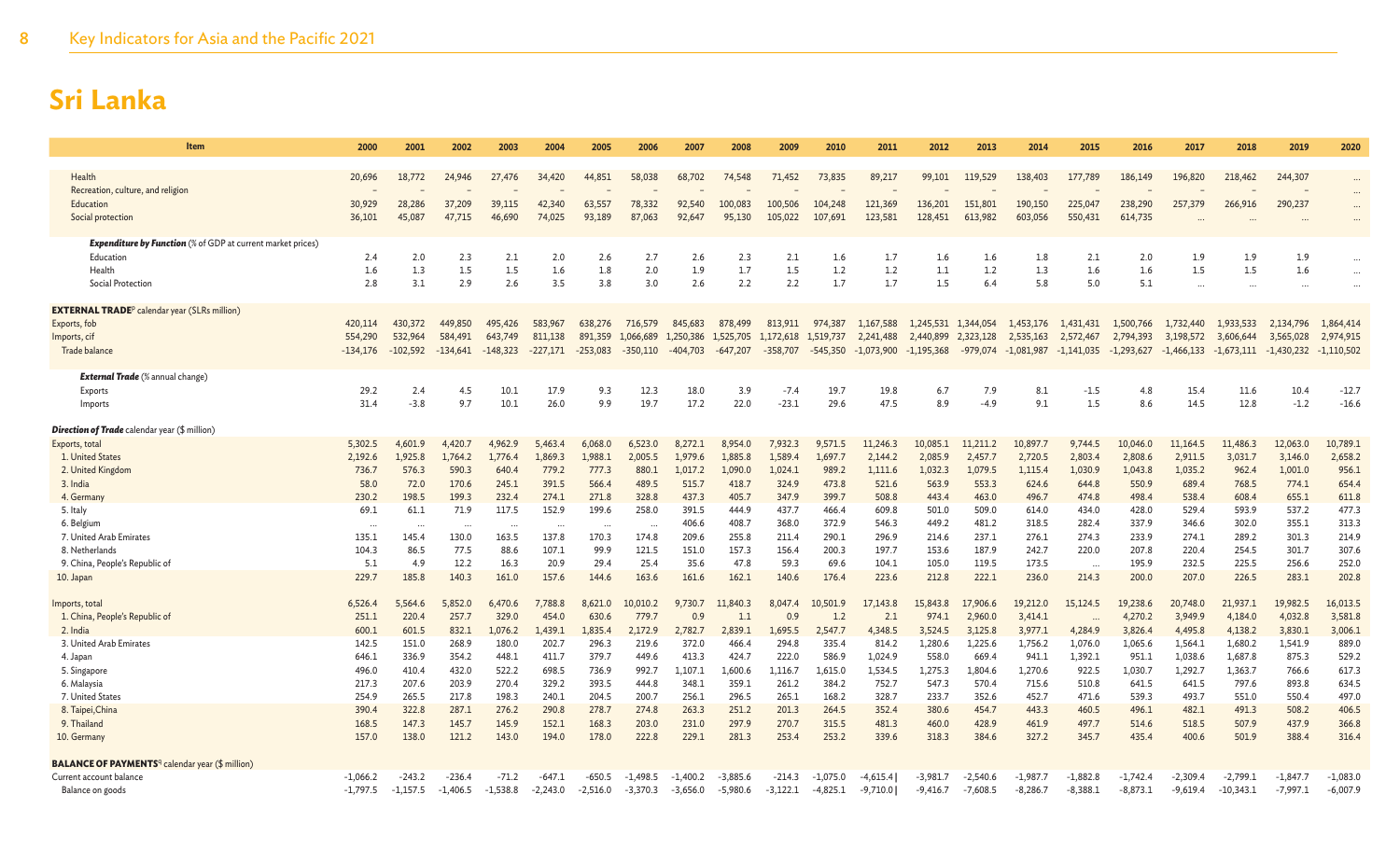| Item                                                           | 2000              | 2001               | 2002             | 2003                | 2004                | 2005                | 2006                | 2007                | 2008                | 2009                | 2010               | 2011                | 2012                  | 2013                  | 2014                  | 2015                  | 2016               | 2017                  | 2018                  | 2019                  | 2020               |
|----------------------------------------------------------------|-------------------|--------------------|------------------|---------------------|---------------------|---------------------|---------------------|---------------------|---------------------|---------------------|--------------------|---------------------|-----------------------|-----------------------|-----------------------|-----------------------|--------------------|-----------------------|-----------------------|-----------------------|--------------------|
|                                                                |                   |                    |                  |                     |                     |                     |                     |                     |                     |                     |                    |                     |                       |                       |                       |                       |                    |                       |                       |                       |                    |
| Exports                                                        | 5.522.3           | 4,816.9            | 4.699.           | 5.133.2             | 5.757.0             | 6,347.0             | 6,882.7             | 7.640.0             | 8,110.6             | 7.084.5             | 8.625.8            | 10,558.8            | 9.773.5               | 10.394.3              | 11.130.1              | 10.546.5              | 10,309.7           | 11,360.4              | 11,889.6              | 11,940.0              | 10,047.4           |
| Imports                                                        | 7,319.8           | 5.974.4            | 6.105.6          | 6,672.0             | 8,000.0             | 8.863.0             | 10,253.0            | 11,296.0            | 14,091.2            | 10,206.6            | 13,450.9           | 20,268.8            | 19,190.2              | 18,002.8              | 19,416.8              | 18,934.6              | 19,182.8           | 20,979.8              | 22,232.7              | 19,937.1              | 16,055.4           |
| <b>Balance on services</b>                                     | 38.1              | 175.7              | 294.6            | 398.1               | 418.6               | 336.9               | 256.5               | 303.0               | 401.3               | 390.8               | 706.6              | 1,098.8             | 1,261.5               | 1,179.8               | 1,880.1               | 2,324.8               | 2,879.2            | 3,302.3               | 3,766.3               | 2,849.4               | 819.4              |
| Credit<br><b>Debit</b>                                         | 953.4<br>915.3    | 1,355.5<br>1,179.8 | 1,268.3<br>973.7 | 1,410.2             | 1,526.7             | 1,539.3             | 1,624.8             | 1,774.9             | 2,004.4             | 1,892.2             | 2,474.2<br>1,767.6 | 3,083.9             | 3,799.9               | 4,685.1               | 5,605.0               | 6,396.7               | 7,138.1<br>4,258.9 | 7,723.8               | 8,374.2               | 7,474.3               | 3,035.4<br>2,216.0 |
| Balance on primary income                                      | -304.6            | $-266.7$           | $-252.5$         | 1,012.0<br>$-171.7$ | 1,108.1<br>$-202.9$ | 1,202.4<br>$-299.5$ | 1,368.3<br>$-388.9$ | 1,471.8<br>$-357.8$ | 1,603.1<br>$-972.4$ | 1,501.4<br>$-487.5$ | $-616.9$           | 1,985.1<br>$-647.0$ | 2,538.4<br>$-1,218.6$ | 3,505.2<br>$-1,751.4$ | 3,724.9<br>$-1,808.1$ | 4,071.9<br>$-2,012.8$ | $-2,201.6$         | 4,421.4<br>$-2,318.5$ | 4,607.9<br>$-2,384.8$ | 4,624.9<br>$-2,466.0$ | $-2,101.2$         |
| Credit                                                         | 151.6             | 107.9              | 75.3             | 170.0               | 156.9               | 35.4                | 311.2               | 449.1               | $-32.0$             | 115.8               | 323.3              | 466.6               | 142.3                 | 131.8                 | 155.2                 | 127.3                 | 127.0              | 173.0                 | 248.6                 | 251.8                 | 198.3              |
| Debit                                                          | 456.2             | 374.5              | 327.8            | 341.7               | 359.9               | 334.8               | 700.1               | 806.9               | 940.4               | 603.2               | 940.1              | 1,113.6             | 1,360.8               | 1,883.2               | 1,963.3               | 2,140.1               | 2,328.6            | 2,491.6               | 2,633.4               | 2,717.7               | 2,299.5            |
| Balance on secondary income                                    | 997.8             | 1,005.0            | 1,128.0          | 1,241.0             | 1,380.0             | 1,828.1             | 2,004.1             | 2,310.6             | 2,666.1             | 3,004.5             | 3,660.3            | 4,642.8             | 5,392.0               | 5,639.5               | 6,227.0               | 6,193.3               | 6,453.0            | 6,326.6               | 6,162.6               | 5,766.0               | 6,206.8            |
| Credit                                                         | 1,183.5           | 1,177.0            | 1,318.0          | 1,450.0             | 1,594.0             | 2,061.0             | 2.261.5             | 2,598.3             | 3,018.9             | 3,407.6             | 4,168.4            | 5,204.5             | 6,038.3               | 6,427.9               | 7,045.8               | 7,007.0               | 7,260.5            | 7,174.7               | 7,023.0               | 6,726.1               | 7,116.8            |
| Debit                                                          | 185.7             | 172.0              | 190.0            | 209.0               | 214.0               | 232.9               | 257.4               | 287.7               | 352.8               | 403.1               | 508.1              | 561.7               | 646.3                 | 788.4                 | 818.7                 | 813.7                 | 807.5              | 848.1                 | 860.5                 | 960.1                 | 910.0              |
| Capital account                                                | 50.2              | 197.5              | 65.0             | 73.8                | 64.4                | 249.8               | 290.6               | 268.8               | 290.6               | 232.9               | 163.9              | 164.4               | 130.3                 | 70.9                  | 58.3                  | 46.3                  | 25.3               | 10.9                  | 14.4                  | 23.1                  | 28.1               |
| Credit                                                         | 55.9              | 202.8              | 70.9             | 80.3                | 71.0                | 257.3               | 299.1               | 278.5               | 302.7               | 247.1               | 182.4              | 184.6               | 146.0                 | 89.6                  | 72.8                  | 70.7                  | 56.4               | 40.2                  | 41.6                  | 50.9                  | 51.2               |
| Debit                                                          | 5.7               | 5.3                | 5.9              | 6.5                 | 6.6                 | 7.5                 | 8.4                 | 9.7                 | 12.1                | 14.2                | 18.5               | 20.2                | 15.0                  | 18.7                  | 14.6                  | 24.4                  | 31.1               | 29.3                  | 27.3                  | 27.7                  | 23.1               |
| Financial account                                              | 392.9             | 364.2              | 379.5            | 648.7               | 567.0               | 974.2               | 1.517.1             | 1.827.9             | ,482.5              | 2,361.2             | 2,712.8            | 4,097.4             | 5,023.9               | 4.175.4               | 3,084.5               | 2,666.7               | 1,709.8            | 4,907.1               | 2,375.8               | 2,797.2               | $-1,444.7$         |
| Direct investment                                              | 175.7             | 172.2              | 185.5            | 201.4               | 227.0               | 233.8               | 451.1               | 548.3               | 690.5               | 384.0               | 435.1              | 895.9               | 877.2                 | 867.5                 | 826.8                 | 626.7                 | 660.2              | 1,300.9               | 1,546.2               | 666.1                 | 419.3              |
| Portfolio investmen<br>Financial derivatives                   | $-44.7$           | $-11.0$            | 25.0             | 2.0                 | 11.0                | 60.4                | 50.7                | 100.9               | 60.0                | $-6.4$              | $-229.7$           | $-171.4$            | 2,125.7               | 2,068.4               | 2,065.3               | 686.4                 | 993.0              | 1,771.6               | 129.1                 | 2,313.1               | $-2,382.9$         |
| Other investment                                               |                   |                    |                  |                     |                     |                     |                     |                     |                     |                     |                    |                     | 2,021.0               | 1,239.5               | 192.5                 | 1,353.6               | 56.5               | 1,834.6               | 700.4                 | $-182.0$              | 518.9              |
| Net errors and omissions                                       | 101.0             | $-127.0$           | 38.2             | $-148.0$            | $-189.0$            | $-72.4$             | $-105.5$            | $-164.8$            | 727.7               | 345.6               | $-537.0$           | $-706.9$            | -412.1                | $-594.1$              | 393.4                 | $-475.8$              | $-464.7$           | 175.3                 | $-593.0$              | $-635.3$              | 795.4              |
| Overall balance                                                | $-522.0$          | 220.2              | 245.3            | 504.7               | $-205.2$            | 502.0               | 203.8               | 530.5               | $-1.384.7$          | 2,725.3             | 1,264.6            | $-1,060.6$          | 760.4                 | 1,111.7               | 1,548.5               | 354.4                 | $-472.1$           | 2,784.3               | $-1,001.9$            | 337.3                 | $-1,704.2$         |
| Reserves and related items                                     | 522.0             | $-220.2$           | $-245.3$         | $-504.7$            | 205.2               | $-502.0$            | $-203.8$            | $-530.5$            | 1.384.7             | $-2,725.3$          | $-1,264.6$         | 1,060.6             | $-760.0$              | $-1,111.7$            | $-1,548.5$            | $-354.4$              | 472.1              | $-2,784.3$            | 1,001.9               | $-337.3$              | 1,704.2            |
| International investment position                              |                   |                    |                  |                     |                     |                     |                     |                     |                     |                     |                    |                     | $-36,409.2$           | $-38,352.5$           | $-41,625.3$           | $-43,005.9$           | $-44.591.4$        | $-47,856.6$           | $-49,291.9$           | $-51,162.4$           | $-47,867.6$        |
|                                                                |                   |                    |                  |                     |                     |                     |                     |                     |                     |                     |                    |                     |                       |                       |                       |                       |                    |                       |                       |                       |                    |
| <b>Balance of Payments</b> (% of GDP at current market prices) |                   |                    |                  |                     |                     |                     |                     |                     |                     |                     |                    |                     |                       |                       |                       |                       |                    |                       |                       |                       |                    |
| Exports                                                        | 33.0              | 30.0               | 27.5             | 27.2                | 27.9                | 26.0                | 24.3                | 23.6                | 19.9                | 16.8                | 15.2               | 16.2                | 14.3                  | 14.0                  | 14.0                  | 13.1                  | 12.5               | 13.0                  | 13.4                  | 14.2                  | 12.4               |
| Imports                                                        | 43.8              | 37.2               | 35.7             | 35.3                | 38.7                | 36.3                | 36.3                | 34.9                | 34.6                | 24.3                | 23.7               | 31.0                | 28.0                  | 24.2                  | 24.5                  | 23.5                  | 23.3               | 24.0                  | 25.1                  | 23.7                  | 19.9               |
| Balance on goods<br>Current account balance                    | $-10.8$<br>$-6.4$ | $-7.2$<br>$-1.3$   | $-8.2$<br>$-1.4$ | $-8.2$<br>$-0.3$    | $-10.9$<br>$-3.1$   | $-10.3$<br>$-2.7$   | $-11.9$<br>$-5.3$   | $-11.3$<br>$-4.3$   | $-14.7$<br>$-9.5$   | $-7.4$<br>$-0.5$    | $-8.5$<br>$-1.9$   | $-14.9$<br>$-7.1$   | $-13.8$<br>$-5.8$     | $-10.2$<br>$-3.4$     | $-10.4$<br>$-2.5$     | $-10.4$<br>$-2.3$     | $-10.8$<br>$-2.1$  | $-11.0$<br>$-2.6$     | $-11.7$<br>$-3.2$     | $-9.5$<br>$-2.2$      | $-7.4$<br>$-1.3$   |
| Overall balance                                                | $-3.1$            | 1.4                | 1.4              | 2.7                 | $-1.0$              | 2.1                 | 0.7                 | 1.6                 | $-3.4$              | 6.5                 | 1.6                | $-1.6$              | 1.1                   | 1.3                   | 1.7                   | 0.4                   | $-0.6$             | 3.2                   | $-1.1$                | 0.4                   | $-2.1$             |
|                                                                |                   |                    |                  |                     |                     |                     |                     |                     |                     |                     |                    |                     |                       |                       |                       |                       |                    |                       |                       |                       |                    |
| <b>INTERNATIONAL RESERVES</b> as of end of period (\$ million) |                   |                    |                  |                     |                     |                     |                     |                     |                     |                     |                    |                     |                       |                       |                       |                       |                    |                       |                       |                       |                    |
| Total                                                          | 1,146.8           | 1,357.5            | .,705.5          | 2.333.7             | 2,204.8             | 2,735.1             | 2,836.7             | 3,508.2             | 2.560.9             | 5,357.7             | 7,196.5            | 6,748.1             | 7,104.9               | 495.3                 | 8,208.4               | 7,303.6               | 6,019.0            | 7,958.6               | 6,919.2               | 7,644.7               | 5,665.6            |
| Gold, national valuation                                       | 107.8             | 70.7               | 74.5             | 68.8                | 72.9                | 85.6                | 110.5               | 128.7               | 92.2                | 741.7               | 486.8              | 500.2               | 727.3                 | 883.9                 | 892.7                 | 760.2                 | 830.5              | 928.1                 | 819.1                 | 954.9                 | 408.9              |
| Foreign exchange                                               | 976.4             | 1.225.9            | .563.6           | 2.193.2             | 2.057.4             | 2.579.6             | 2.651.5             | 3.297.1             | 2.393.0             | 4.521.0             | 6,633.6            | 6.170.0             | 6,300.2               | 6,522.1               | 7,237.2               | 6,470.4               | 5,122.2            | 6.958.0               | 6,032.4               | 6,616.4               | 5,185.1            |
| Reserve position in the IMF                                    | 62.2              | 60.1               | 65.0             | 71.1                | 74.3                | 68.4                | 72.0                | 75.6                | 73.7                | 75.0                | 73.7               | 73.5                | 73.5                  | 73.7                  | 69.3                  | 66.3                  | 64.3               | 68.2                  | 66.6                  | 66.2                  | 68.9               |
| SDRs                                                           | 0.4               | 0.9                | 2.3              | 0.6                 | 0.2                 | 1.5                 | 2.7                 | 6.8                 | 2.0                 | 20.1                | 2.5                | 4.4                 | 3.9                   | 15.5                  | 9.2                   | 6.7                   | 2.0                | 4.4                   | 1.2                   | 7.3                   | 2.6                |
| <b>EXCHANGE RATES (SLRs-\$)</b>                                |                   |                    |                  |                     |                     |                     |                     |                     |                     |                     |                    |                     |                       |                       |                       |                       |                    |                       |                       |                       |                    |
| End of period                                                  | 82.6              | 93.2               | 96.7             | 96.7                | 104.6               | 102.1               | 107.7               | 108.7               | 113.1               | 114.4               | 111.0              | 113.9               | 127.2                 | 130.8                 | 131.0                 | 144.1                 | 149.8              | 152.9                 | 182.3                 | 181.6                 | 186.4              |
| Average of period                                              | 77.0              | 89.4               | 95.7             | 96.5                | 101.2               | 100.5               | 103.9               | 110.6               | 108.3               | 114.9               | 113.1              | 110.6               | 127.6                 | 129.1                 | 130.6                 | 135.9                 | 145.6              | 152.4                 | 162.5                 | 178.7                 | 185.6              |
|                                                                |                   |                    |                  |                     |                     |                     |                     |                     |                     |                     |                    |                     |                       |                       |                       |                       |                    |                       |                       |                       |                    |
| <b>EXTERNAL INDEBTEDNESS</b> as of end of year (\$ million)    |                   |                    |                  |                     |                     |                     |                     |                     |                     |                     |                    |                     |                       |                       |                       |                       |                    |                       |                       |                       |                    |
| Total debt outstanding and disbursed                           | 9,250             | 8,952              | 10,123           | 10,726              | 11,600              | 11,300              | 11,853              | 14,161              | 16,321              | 19,504              | 21,684             | 25,795              | 35,736                | 39,315                | 42,263                | 43,925                | 46,661             | 50,766                | 52,909                | 56,095                |                    |
| Long-term debt                                                 | 8,312             | 7,917              | 8,773            | 9,469               | 10,165              | 10,045              | 10,811              | 12,461              | 13,318              | 14,609              | 17,349             | 19,894              | 26,199                | 29,874                | 33,117                | 35,098                | 38,163             | 41,426                | 43,184                | 45,790                |                    |
| Public and publicly guaranteed                                 | 7,945             | 7,527              | 8,444            | 9,201               | 9,870               | 9,658               | 10,318              | 11,822              | 12,584              | 13,643              | 16,430             | 18,682              | 22,954                | 25,428                | 25,825                | 27,453                | 30,114             | 32,624                | 34,345                | 36,964                |                    |
| Private nonguaranteed                                          | 368               | 389                | 329              | 268                 | 296                 | 388                 | 493                 | 639                 | 734                 | 967                 | 919                | 1,213               | 3,245                 | 4.446                 | 7,292                 | 7.645                 | 8,049              | 8,802                 | 8,839                 | 8,826                 |                    |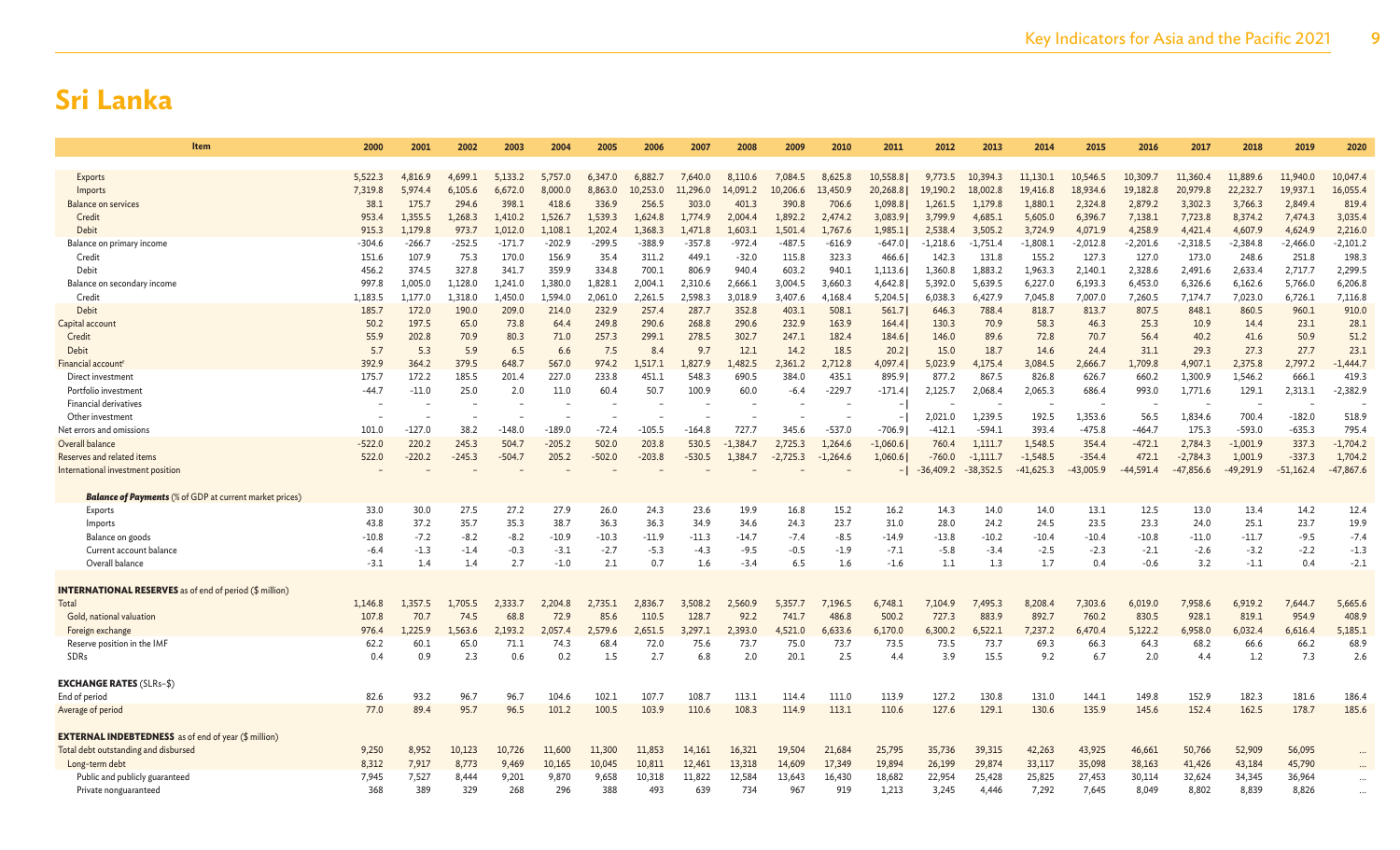| <b>Item</b>                                                                                      | 2000 | 2001 | 2002 | 2003 | 2004  | 2005 | 2006 | 2007  | 2008  | 2009  | 2010  | 2011  | 2012  | 2013  | 2014  | 2015  | 2016  | 2017  | 2018  | 2019  | 2020     |
|--------------------------------------------------------------------------------------------------|------|------|------|------|-------|------|------|-------|-------|-------|-------|-------|-------|-------|-------|-------|-------|-------|-------|-------|----------|
|                                                                                                  |      |      |      |      |       |      |      |       |       |       |       |       |       |       |       |       |       |       |       |       |          |
| Short-term debt                                                                                  | 685  | 732  | 944  | 758  | 1,031 | 772  | 692  | 1,337 | 2,725 | 3,554 | 2,416 | 3,576 | 6,419 | 6,776 | 7,325 | 7,588 | 7,413 | 8,011 | 8,181 | 8,442 | $\cdots$ |
| Use of IMF credit                                                                                | 253  | 303  | 406  | 499  | 404   | 483  | 351  | 363   | 278   | 1,341 | 1,920 | 2,325 | 3,118 | 2,665 | 1,821 | 1,240 | 1,086 | 1,329 | 1,545 | 1,864 | $\cdots$ |
| External debt (% of GNI)                                                                         | 57.8 | 57.9 | 62.2 | 57.3 | 56.7  | 46.9 | 42.5 | 44.3  | 41.1  | 46.9  | 38.6  | 39.9  | 53.2  | 54.2  | 54.5  | 55.9  | 58.2  | 59.6  | 61.5  | 68.8  | $\cdots$ |
| Total long-term debt (% of total debt)                                                           | 89.9 | 88.4 | 86.7 | 88.3 | 87.6  | 88.9 | 91.2 | 88.0  | 81.6  | 74.9  | 80.0  | 77.1  | 73.3  | 76.0  | 78.4  | 79.9  | 81.8  | 81.6  | 81.6  | 81.6  | $\cdots$ |
| Short-term debt (% of total debt)                                                                | 7.4  |      | 9.3  | 7.1  | 8.9   | 6.8  | 5.8  | 9.4   | 16.7  | 18.2  | 11.1  | 13.9  | 18.0  | 17.2  | 17.3  | 17.3  | 15.9  | 15.8  | 15.5  | 15.0  | $\cdots$ |
| Debt service (% of exports of goods and services)                                                | 12.1 | 11.8 | 11.8 | 9.1  | 10.5  | 5.5  | 10.8 | 8.8   | 12.0  | 15.6  | 12.3  | 9.3   | 15.5  | 14.1  | 38.2  | 20.8  | 18.9  | 21.9  | 36.1  | 31.7  | $\cdots$ |
| Debt service transactions during the year (\$ million)<br>Principal repayments on long-term debt | 453  | 439  | 439  | 391  | 447   | 246  | 531  | 566   | 816   | 978   | 727   | 818   | 1,377 | 921   | 4,913 | 2,115 | 1,702 | 2,713 | 5,523 | 4,431 | 5,820    |
| Interest on long-term debt                                                                       | 213  | 209  | 203  | 174  | 190   | 106  | 208  | 218   | 286   | 325   | 616   | 448   | 567   | 635   | 704   | 778   | 990   | 1,030 | 1,546 | 1,542 | 1,881    |
| Interest on short-term debt                                                                      | 34   | 20   | 10   |      | 19    | 37   | 46   | 69    | 56    | 19    | 19    | 13    | 97    | 91    | 99    | 140   | 170   | 222   | 310   | 240   |          |
| Average terms of new commitments                                                                 |      |      |      |      |       |      |      |       |       |       |       |       |       |       |       |       |       |       |       |       |          |
| Interest rate (% per annum)                                                                      | 4.2  | 2.6  | 1.9  | 1.8  | 1.5   | 2.1  | 3.3  | 4.9   | 2.3   | 3.5   | 3.0   | 3.2   | 2.5   | 3.5   | 2.6   | 4.8   | 3.2   | 3.6   | 5.2   | 5.3   | $\cdots$ |
| Maturity (years)                                                                                 | 22.5 | 29.6 | 28.3 | 27.4 | 29.7  | 25.3 | 21.8 | 16.7  | 18.4  | 17.4  | 18.4  | 19.5  | 17.3  | 16.6  | 16.7  | 15.9  | 16.0  | 15.0  | 10.9  | 15.6  | $\cdots$ |
| Grace period (years)                                                                             | 5.4  |      | 7.6  | 8.0  | 7.5   | 6.7  | 6.4  | 5.9   | 6.5   | 5.4   |       | 6.2   | 5.8   | 5.6   | 5.1   | 8.6   | 5.6   | 5.8   | 6.0   | 7.9   | $\cdots$ |
| Grant element (%)                                                                                | 13.4 | 27.8 | 35.3 | 35.7 | 40.3  | 33.1 | 20.7 | 8.2   | 25.7  | 16.9  | 20.7  | 18.4  | 23.7  | 18.7  | 21.9  | 5.0   | 16.2  | 12.0  | 0.2   | 0.8   | $\cdots$ |

... = data not available; 0.0 = magnitude is less than half of unit employed; I = marks break in series; - = magnitude equals zero; \* = provisional, preliminary, estimate; \$ = United States dollars; cif = cost, insurance,

GDP = gross domestic product; GNI = gross national income; IMF = International Monetary Fund; km<sup>2</sup> = square kilometer; kWh = kilowatt-hour; L = liter; m<sup>3</sup> = cubic meter; NPISHs = nonprofit institutions serving households

a For 2000, the population figure is a midyear estimate based on the 1981 Census of Population and Housing (CPH); for 2002-2011, based on 2001 CPH; and for 2013 onward, based on 2012 CPH. The reference population is 10 yea For 2002, 2006, and 2007, data exclude the Northern and Eastern provinces. For 2003, 2008, and 2009, data exclude the Northern Province. For 2004, the data exclude the Mulathivu and Kilinochi districts. For 2005, all distr

b Reference population is 10 years of age and older. Some data may not add up because (i) for 2005 and 2011-2013, data cover all islands; (ii) for 2003, data exclude the Northern Province; (iii) for 2004, data exclude the and (iv) for years prior to 2003 and for 2006–2010, data exclude the Northern and Eastern provinces.

c For 2011–2012, data are combined with transportation and storage.

d In 2010, labor force annual change was not calculated due to differences in the working age limit; in 2011, it was not calculated due to incomparability of geographical coverage.

- e For 2000–2008, the reference working age population is 10 years of age and older; for 2009 onward, it is 15 years of age and older.
- f For 2000–2009, data refer to electricity, gas, and water.

g For 2000–2009, data refer to wholesale and retail trade; repair of motor vehicles and motorcycles; and accommodation and food service activities. For 2010–2013 at current prices, and for 2010 onward at constant prices, data pertain to wholesale and retail trade; repair of motor vehicles and motorcycles; transportation and storage; and accommodation and food service activities.

h For 2000–2009, data refer to transportation, storage, and communication.

i For 2000-2009, data are combined with wholesale and retail trade; repair of motor vehicles and motorcycles. For 2010-2013, data are combined with wholesale and retail trade; repair of motorcycles; and transportation and

- For 2000–2009, combined with transportation and storage.
- k For 2010–2013, data refer to public administration, defense, education, human health, and social work activities.
- l Refers to Colombo index.
- m Components and sources of money supply (M2) include time and savings deposits held by commercial banks' foreign currency banking units.
- n Rates pertain to Sri Lanka's National Savings Bank and data refer to the end of the period.
- o For 2000–2013, data are based on the IMF's Government Finance Statistics Manual 2001. For 2014–2018, data are based on the IMF's Government Finance Statistics Manual 2014.
- p Based on unadjusted customs data.
- q For 2000–2011, data follow the IMF's Balance of Payments Manual (fifth edition). For 2012 onward, data follow the IMF's Balance of Payments and International Investment Position Manual (sixth edition).
- r For 2000-2011, the components of the financial account do not add up to the total because only private investments are classified within these components. Commercial banks and central government investments cannot be cat because these are only classified as short- or long-term assets or liabilities.

#### **Sources:**

Population For 2000–2002: Government of Sri Lanka, Department of Census and Statistics (DCS). http://www.statistics.gov.lk/. For 2003–2020: DCS. Official communication and official website, 15 March 2021; past communication.

Urban population (% of total population) United Nations. World Urbanization Prospects 2018. https://population.un.org/wup/Download/ (accessed 3 May 2021).